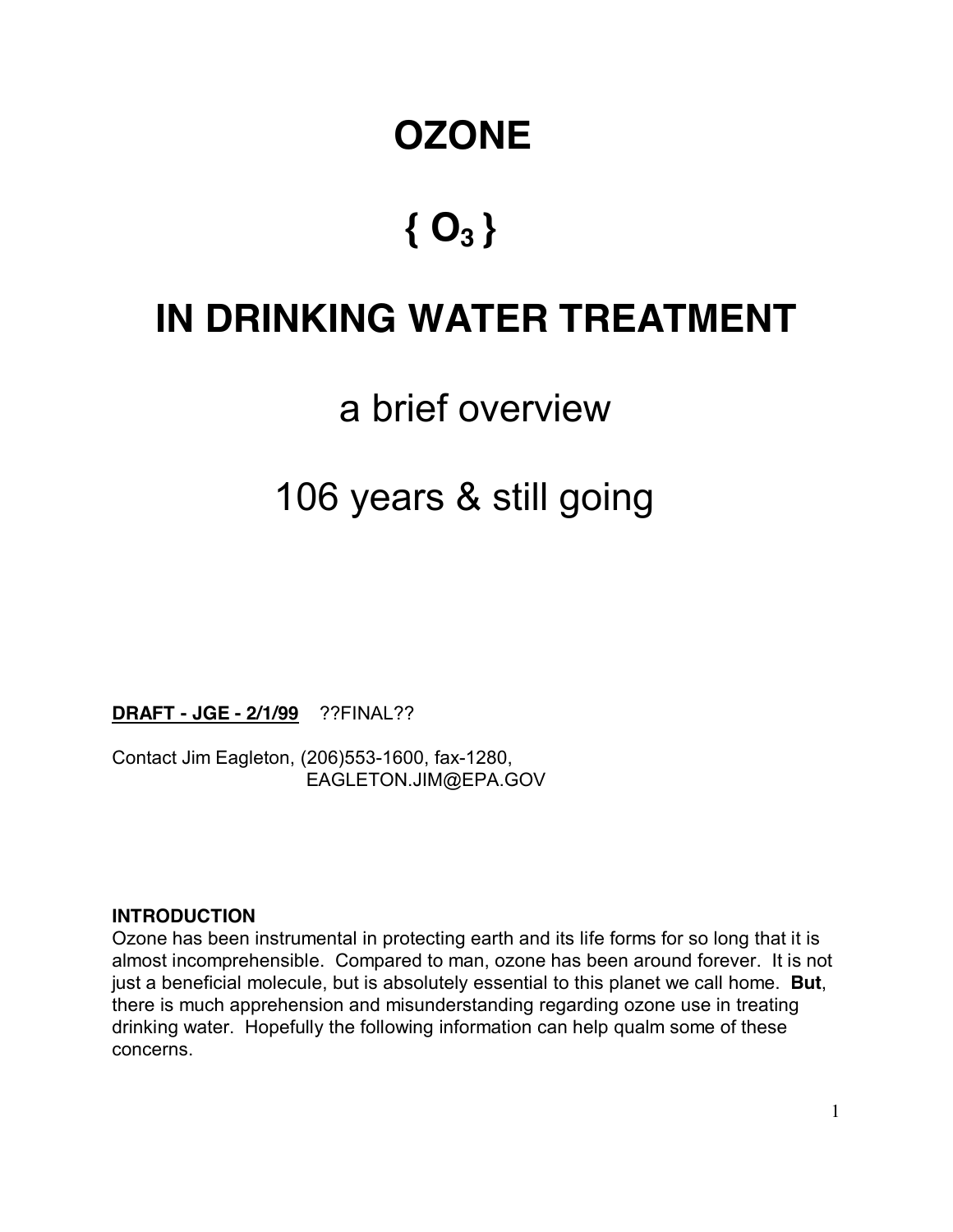#### **WHAT IS OZONE ?**

Ozone  $(O_3)$  or trioxygen is a molecule composed of three (3) oxygen atoms, temporarily existing in a very unstable and reactive state. Ozone is so reactive that a suitable container for storage probably does not exist. Unlike the  $O<sub>2</sub>$  molecule described in the next paragraph, this triatomic oxygen defies man's attempts to store or liquefy it. Compared to  $O_2$ ,  $O_3$  is an extremely active molecule, probably by a factor of 1,000 times and is sometimes referred to as activated oxygen.

Oxygen  $(O_2)$  is normally thought of as the fraction of air which is utilized in breathing. It is very necessary and has many common and obvious uses. This regular oxygen or dioxygen is a relatively stable molecule, composed of two (2) oxygen atoms held together with a fairly firm double bond. This diatomic oxygen is stable enough to compress, liquefy and store, yet it is still quite reactive.

Ozone can be visualized as a regular  $O<sub>2</sub>$  molecule with a very nervous, active, reactive, excitable, energetic, corrosive and lively  $O_1$  atom as a side kick. This monatomic  $O_1$ atom does not like to be alone, and near the earth's surface, it refuses to stay with the fairly stable  $O<sub>2</sub>$  double bond. It is active and reactive, with energy needing to be channeled in some useful direction. It will combine with virtually anything on contact, or at least will try. This active  $O_1$  will not stabilize until it can break away from the  $O_2$  and form a stable molecule with something else, virtually any other molecule that is available. If no other molecule is available, it will eventually unite with another  $O_1$  atom in the same situation, and restabilize as  $O<sub>2</sub>$ .

Ozone is a very strong disinfectant and oxidizer. Any pathogen or contaminant that can be disinfected, altered or removed via an oxidation process will be affected by ozone. It is the strongest of all molecules available for disinfection in water treatment, and is second only to elemental fluorine in oxidizing power. Compared to chlorine, the most common water disinfection chemical, ozone is a more than 50% stronger oxidizer and acts over 3,000 times faster. Both chlorine and fluorine are highly toxic chemicals.

On this planet, ozone is a major work horse. From the highest reaches of the atmosphere to the bottom of the deepest ocean, ozone is a very efficient protector, provider and recycler. It constantly tries to get rid of one oxygen atom,  $O_3$   $O_2+O_1$ , which allows it to react with almost anything it encounters.

When this single oxygen atom  $(O_1)$  forms a tight bond with twin hydrogen atoms, we have water  $(H_2O)$ , without which this planet would be as barren as the moon. Without water, life as we know it can not exist.

#### **WHY USE OZONE ?**

There is a logarithmic increase in the human population and a zero increase in the fresh water supply on this planet. Man, by choice, does not necessarily live where the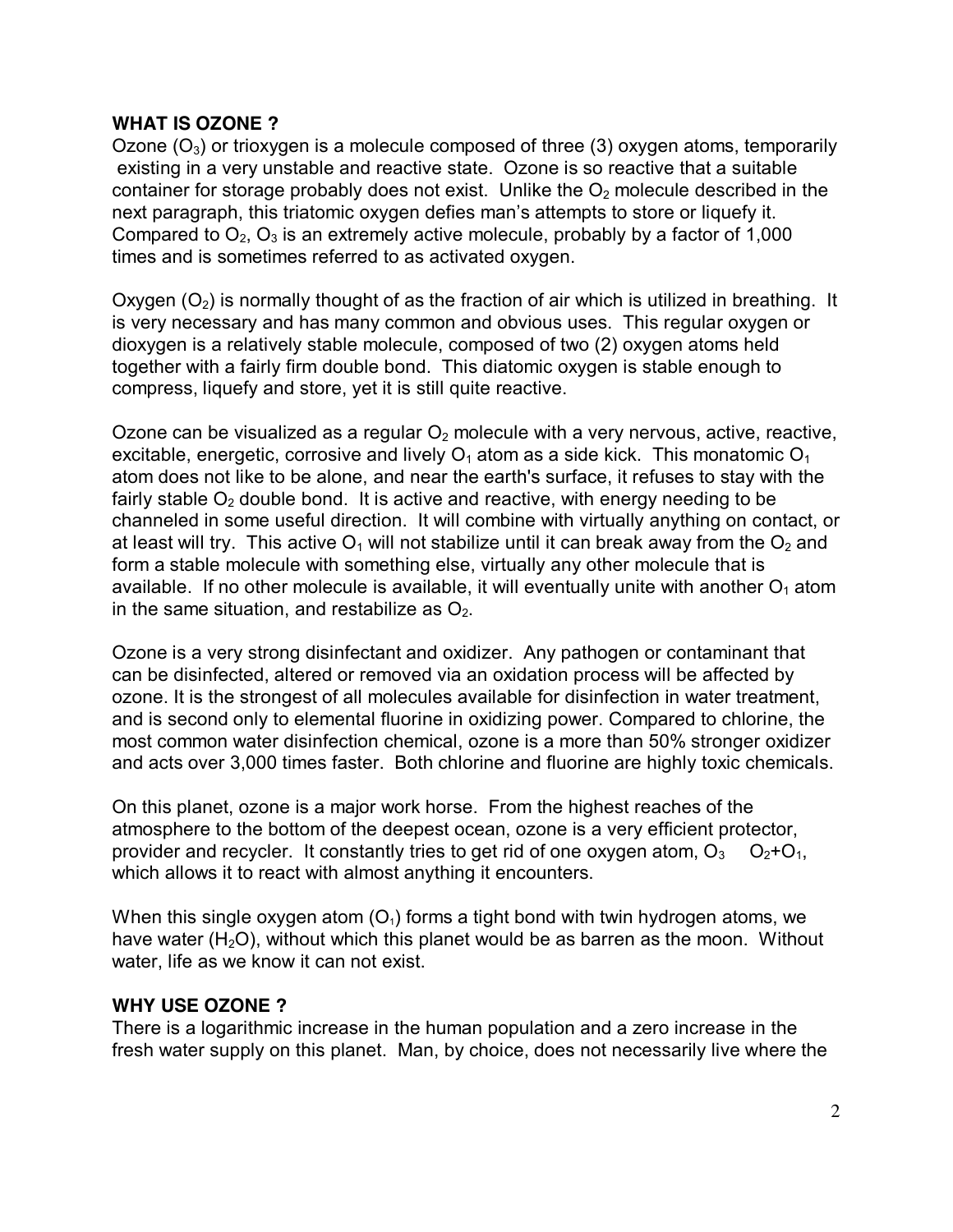best water is and also tends to abuse the water wherever he does live. Besides contaminating it with various noxins and toxins he produces, man continues to place more demand, uses and reuses on this existing finite fresh water supply. There is very little doubt that this tendency will continue world wide. Man's pollution will not cease, so it will need to be removed to keep our current and future sources of drinking water safe and palatable.

Ozone treatment is quite efficient and effective in achieving pollution removal, allowing people more flexibility to use water that exists where they are, or where they want to be.

Our ground water, steams, lakes, rivers and oceans are subject to a wide range of human caused assaults. Some of these problems are associated with large molecular structures and unoxidized molecules. Ozone breaks down large and long chain molecules into smaller building blocks. These smaller molecules are then usually more biodegradable and less dangerous. In most cases, the smaller molecules are a lesser pollution problem or impact, as they are more readily recycled or reused in the environment or removable in a filtration process.

Ozone can be used as a disinfectant, decolorizer, deodorizer, detoxifier, precipitant, coagulant and for removing tastes. Consequently, the use of ozone should be considered when there is a need to address any of these problems, and particularly when there is suspicion of water born pathogens.

Ozone coagulates and precipitates many substances by itself, and is also a reasonably effective flocculant. Because of this, it can reduce other chemical loading in treatment **facilities** 

Ozone production on site, via normal corona discharge, eliminates the problems of transporting, storing and handling of hazardous and dangerous materials.

For efficiency, ozone is outstanding, as it is the most powerful and effective broad spectrum microbiological control or disinfecting agent available. As an example, for the inactivation of Giardia cysts the C  $t$  (concentration & time) is about 100 times greater for free chlorine than for ozone. With viruses the C t is about six times greater for chlorine than for ozone. For Cryptosporidia, ozone is the recommended disinfectant.

Consequently, with ozone, there is less need to add high concentrations of a long lived poison to the water you will soon be drinking. When ozone is utilized, the chlorine need is greatly reduced, as it is then needed only as a way to provide a residual in the distribution system, at  $0.2 \text{ mgC}$ <sub>2</sub>/L. This minimizes the potential for producing carcinogenic THMs and helps protect your health.

Ozone is of particular value in water treatment systems because of it's ability to disinfect without adding other chemicals which may later need to be removed. As with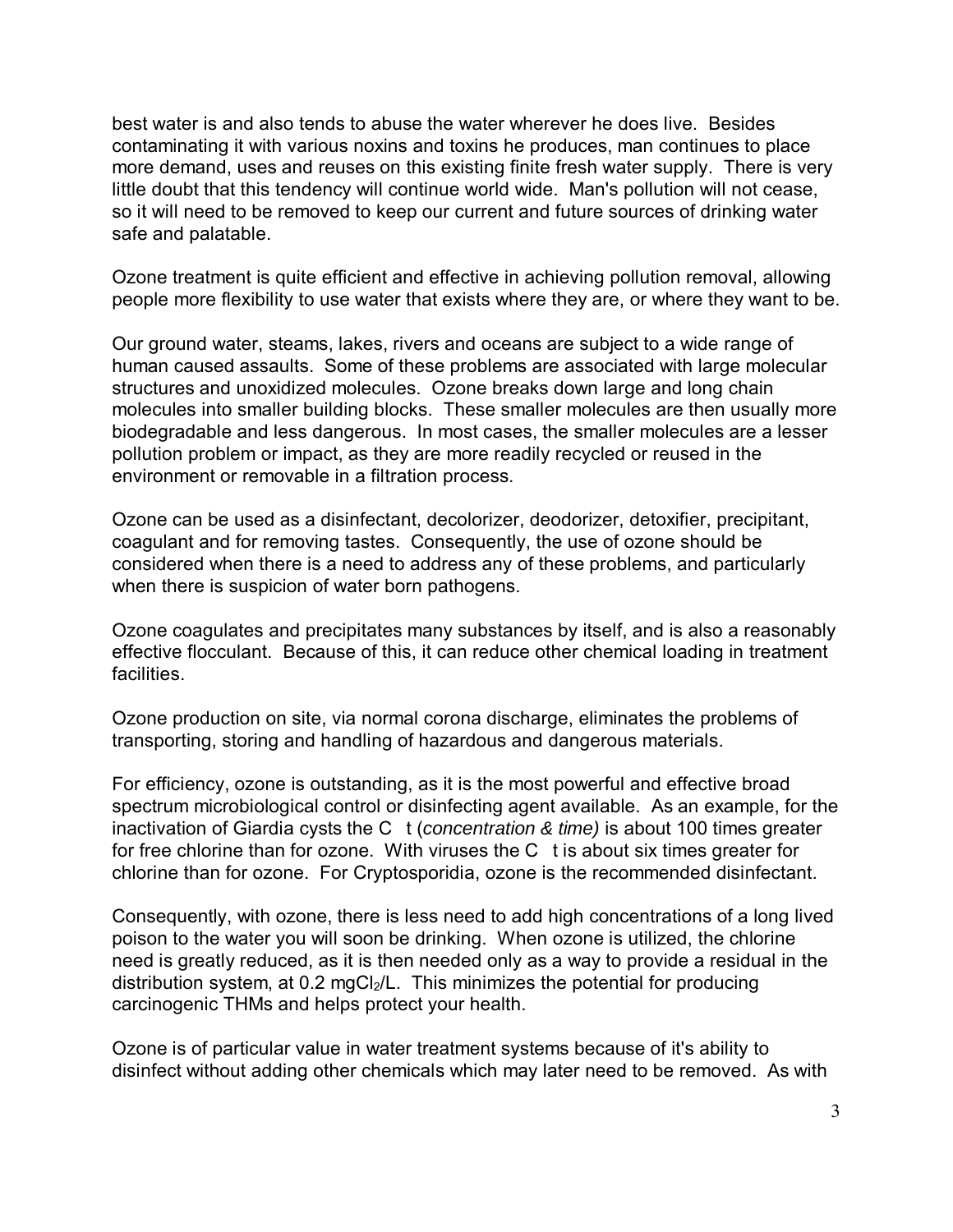other treatment methods, the oxidized by-products of ozonation may need to be removed by filtration or settling to provide acceptably clean clear water.

Water, being the universal solvent that it is, seldom remains pure water  $(H<sub>2</sub>O)$ . Even the double distilled water used in laboratories contains dissolved traces of other substances. Ozone will decompose in "pure" water by itself (slower than in air), as well as reacting with almost anything dissolved or carried in the water.

As clean as rain water is assumed to be, it can usually be improved after ozonation and filtration. This statement would be especially true in discussing the acid rains.

The following are some common uses of ozone:

algicide - very effective, most if not all amoebocide - extremely effective, kills all known aquaculture aid - many uses bactericide - extremely effective, kills all known BOD & COD enhancement - quite effective, as this IS real live OXYGEN coagulant - quite effective contaminate remover - very selective decolorizer - usually effective, organic & inorganic, simple & complex, mineral & carbon deodorizer - very effective, most are removed detoxifier - quite specific; some quick, others slowly, some not at all disinfectant - extremely effective, most if not all biota dissolved solids - fairly effective, inorganic and organic flocculant aid - quite effective, fairly specific fungicide - very effective, all known hardness - slightly effective with some specific changes metals - very effectively on some, manganese and iron oxygenator - extremely effective, particularly wells particulates - quite effective, inorganic and organic pesticide - very effective; kills worms, flukes, fish, snails, eggs, larvae, etc. precipitant - quite effective, extremely useful precursor reduction - very effective, ie. THMs softness - somewhat effective, assists and improves specifically taste - very effective, removes or enhances most turbidity - quite effective, prepares inorganics & organics for filtration viricide - extremely effective, kills all known viruses waste & effluent - quite effective, excellent in a wide range of uses

Ozone treated drinking water can be expected to be: cleaner clearer colorless nonstaining odorless palatable safer oxygenated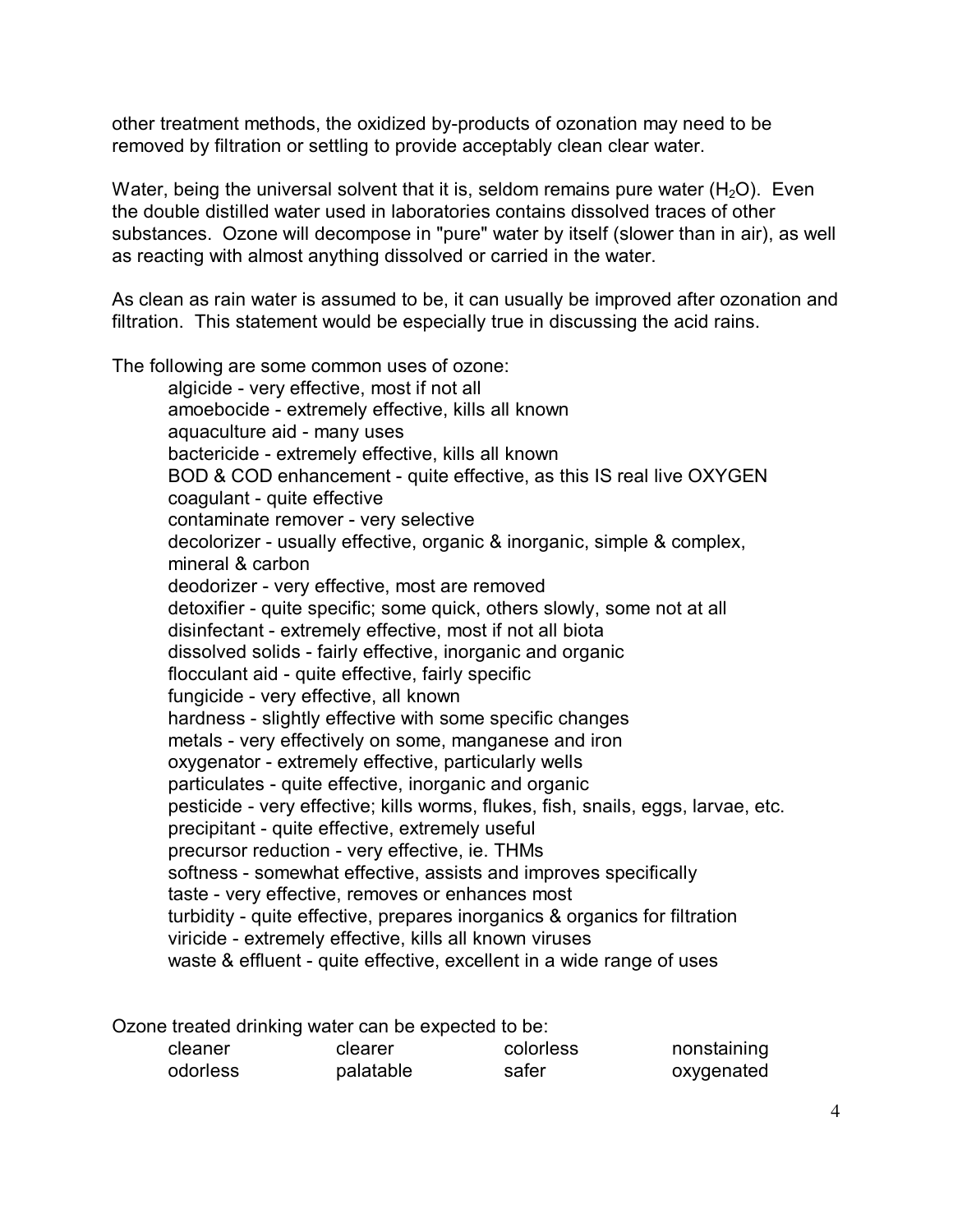In 1995, the World Bank estimated that contaminated water causes ten million people (10,000,000) to die annually and is the reason for 80% of all illnesses in developing countries; and that one billion people (1,000,000,000) have no access to clean drinking water.

Considering all the benefits and lack of drawbacks, ozone is a good choice.

### **HOW IS OZONE CREATED ?**

In nature, the most common and vivid production of Ozone is with lightning discharges. The fresh clean aroma after a lightning storm or a rain shower is ozone.

In the presence of oxygen, nearly any high energy source can and does produce ozone. The two sources we relate to best are electrical and radiation energy. Any energy source powerful enough to break the firm  $O<sub>2</sub>$  bond to form  $O<sub>1</sub>$  can produce ozone. The ozone created may disassociate quickly, but none the less, it is produced.

The energy of a water fall or pounding surf will locally produce trace amounts of ozone, which generates the fresh aroma associated with these areas. In mild concentrations the odor is extremely fresh, somewhat garlicky and quite pleasant. The process of photosynthesis in a leaf, although low energy, produces  $O<sub>1</sub>$ , again allowing for pleasant refreshing air in a forest or greenhouse. In an office, the clean smell around a Laser printer is ozone.

Ozone is a naturally occurring molecule. It is Mother Natures' natural cleanser. She produces ozone wherever it is needed for protection, recycling and clean up. The ozone layer of the outer atmosphere shields earth from heavy doses of ultraviolet light emissions from the sun, protecting all forms of life. Destruction of, or even significant reduction of, this stratospheric ozone layer will have dire consequences for most life forms on earth , not just mankind.

In our lower atmosphere the sun continuously produces ozone in small amounts.

Ozone seems to be one of the automatic defense mechanisms of Earth itself, as well as it's best and strongest natural cleanser. The more pollution man dumps into the atmosphere, the more ozone Mother Nature produces to clean it up. In attempting to clean up this smog, the amount of ozone produced photochemically by nature is so precise (as needed-where needed), that scientists use this exact concentration of ozone as the **index** for the total level of pollution. Unfortunately, the scientists forget to footnote that ozone is the "index", so the public is left with the impression that the ozone is actually causing the polluting, rather than being an induced product of the pollution. In heavily polluted areas, the sunlight passing through the air pollutants can produce ozone concentrations so high that it can become a pollutant and hazard also.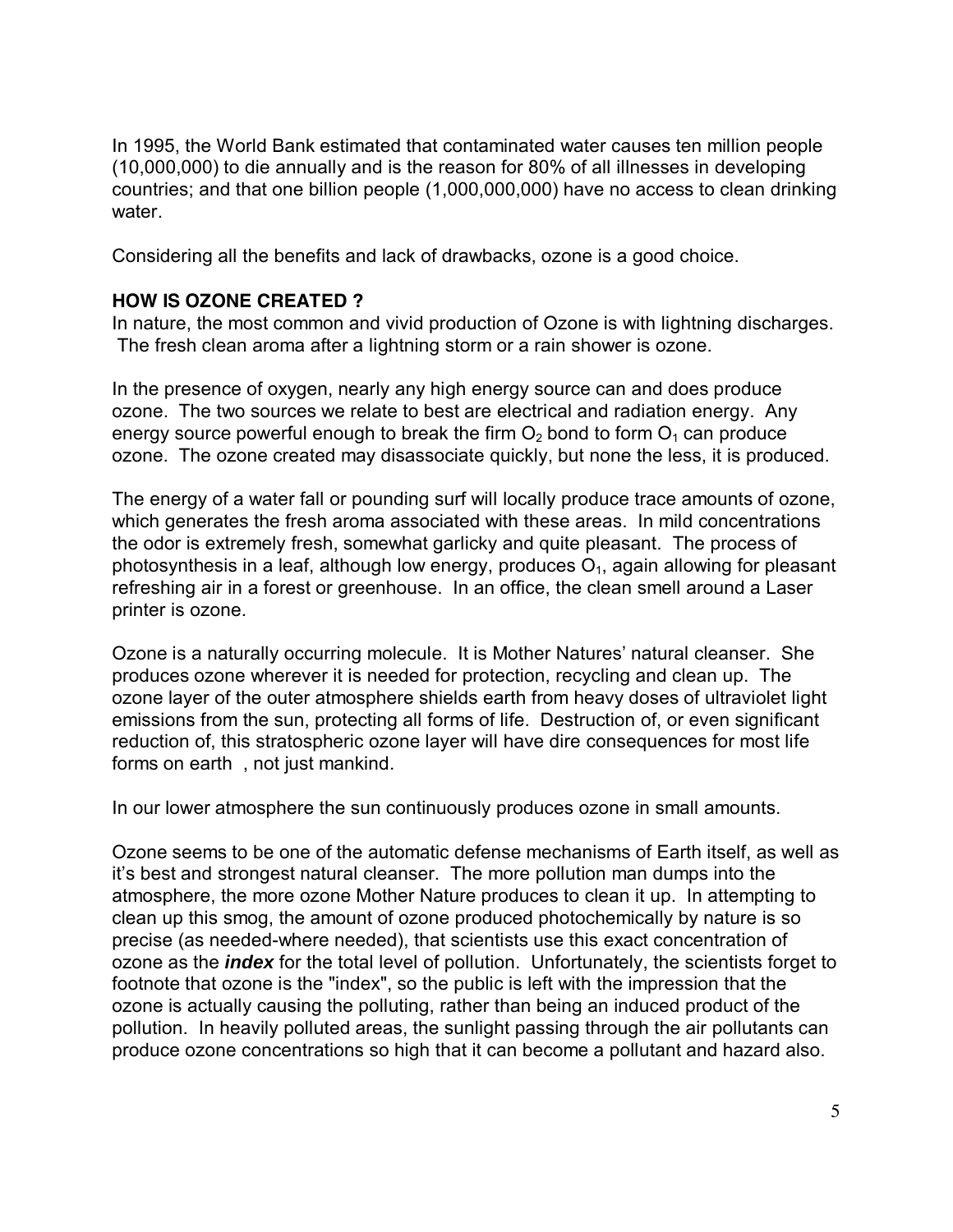### **HOW DO WE PRODUCE OZONE ?**

Since ozone cannot be stored or conveniently purchased by the gram, pound, gallon or ton, it must be produced on site as needed, where needed and when needed.

We have discovered or devised many ways to produce ozone. All of the following processes can be used:

#### **Electrical Discharge** - Corona Discharge.

This process seems to be the safest, most effective, economical and dependable means of controlled ozone production. It involves discharging high voltage electricity across a gap through which filtered dry air or pure oxygen is flowing (a glorified spark plug). Corona discharge is somewhat like miniature lightning in a completely controlled and enclosed environment. Many sizes and shapes of these commercial ozone generators are available, from small portable ½ g/hour units to large 50 kg/hour models. Where ozone is used in the water treatment industry, the corona discharge method of production is used almost exclusively.

### **Electrolytically** - Electrolysis of an Acid.

This is a very easy way to produce ozone with very simple equipment. It could have great appeal in unsophisticated and remote locations, but is a seldom used method of producing ozone for drinking water treatment. At present, this process is probably 2 to 5 times more expensive than Corona Discharge production. It also involves transporting acids to sites of ozone production, and potentially problematic disposal of containers or other materials. The development of new electrodes and membranes should soon reduce the cost and maintenance problems of these systems. Other oxidants can also be produced via these methods.

#### **Photochemically** - Ultraviolet radiation (UV light).

Sunlight, with its warming and healing effects can and does produce ozone. Although sunlight produces ozone in the upper atmosphere, which is not where it is needed for drinking water treatment, the photochemical principle can be applied to produce ozone where it is needed. Both black lights and UV bulbs generate wavelengths necessary to produce ozone from oxygen sources. UV can be a very handy, versatile and unique tool for some applications and situations. In effect, they produce ozone at short range in clear water or air, as oxygen is present.

Many UV bulbs are available, with wavelengths within the appropriate range of 180 to 254 nm (nano meters). However, with currently available technology, these bulbs are not an economical or efficient way to generate ozone, producing only up to 0.3-0.4% by weight. Although X-ray machines or microwave ovens have sufficient energy, their frequencies are not right for efficient ozone production.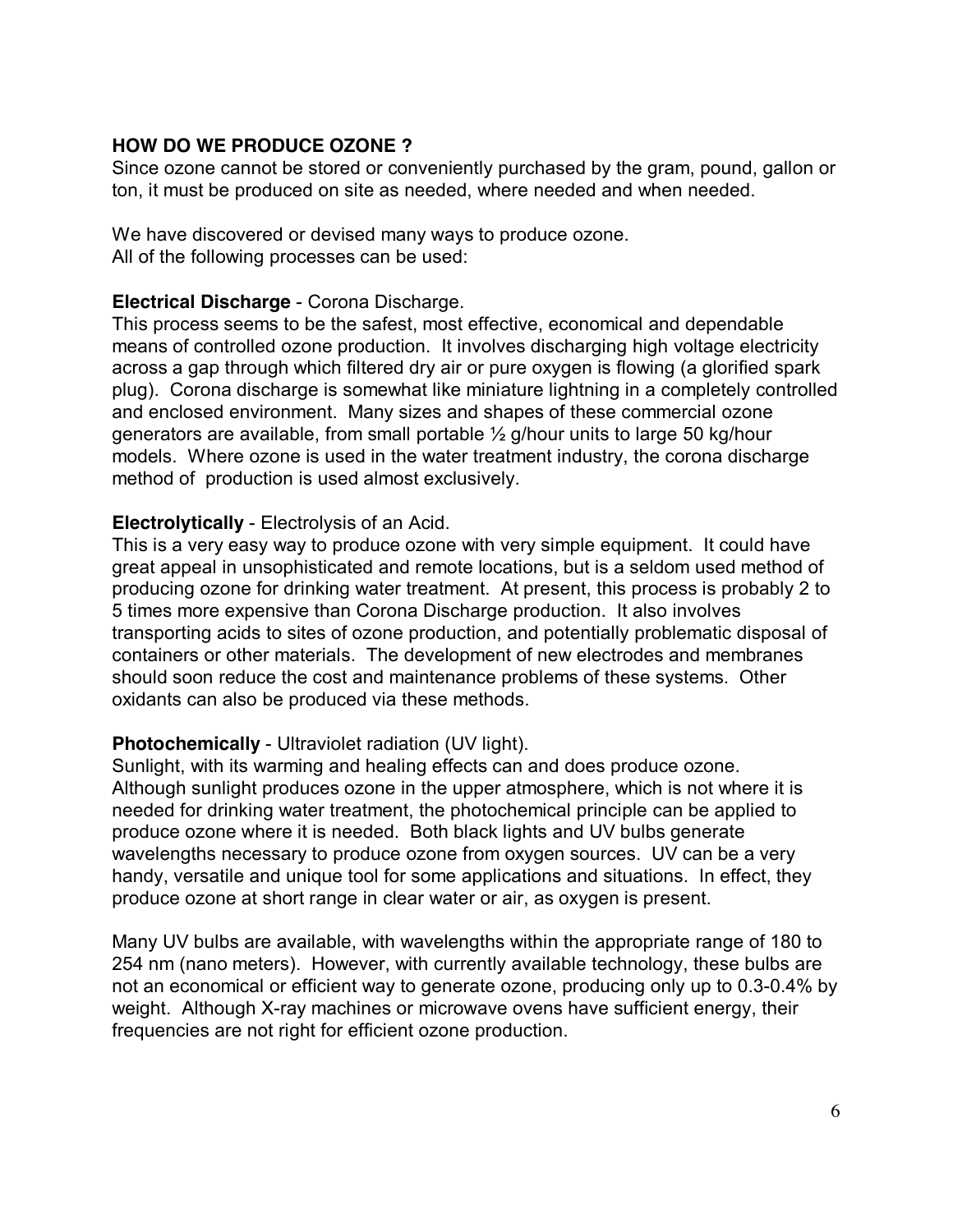**Radiochemically** - High energy irradiation of oxygen will produce ozone. This is not yet used commercially in potable or waste water treatment, because it is quite technical and very political. In the future this may conceivably be a good use of excess fissionable material, but currently there is much more fear of radiation than of bad water. The excess fissionable material is thus considered to be just a hazardous waste instead of a potentially valuable resource.

**Other & Misc.** - Various other methods, such as reacting yellow phosphorous with oxygen, can produce ozone. As the demand for ozone increases, more sources and techniques for producing it economically will be explored.

### **WHAT HAPPENS TO OZONE ?**

Ozone is quite short lived in water, enduring only about 20 to 30 minutes in distilled water at 20 C and not nearly that long if contaminants are present.

When ozone is destroyed or self destructs, it can revert back to oxygen  $(2O_3 \t 3O_2)$ . Since it required energy to create ozone, destruction back to  $O<sub>2</sub>$  releases energy as an exothermic reaction of 68,800 calories.

Destruction methods for excess ozone (off gasses) are adsorption, catalytic, chemical, dilution, thermal and full utilization. Ozone is usually considered fully utilized or destroyed when the off gas is 0.12ppm for outdoor venting to the atmosphere or 0.10 ppm by volume  $(0.002g/m^3)$  for indoor venting.

The following are brief descriptions of some ozone destruction mechanisms: ADSORPTION is normally accomplished with an activated carbon filter. This is not highly recommended, as theoretically it can produce heat, which with carbon dust, in the presence of the oxygen is potentially dangerous.

CATALYTIC conversion is usually accomplished with metals and metal oxides at temperatures from  $\sim$ 85 to  $\sim$ 160 F ( $\sim$ 30 to  $\sim$ 71 C)

CHEMICAL destruction of off gas is accomplished by scrubbing.

DILUTION by direct venting into the atmosphere on a large scale is not presently considered an option, as it once was. Mechanical dilution via forced venting is sometimes acceptable.

THERMAL destruction takes advantage of ozone's self degradation back to oxygen at various temperatures. The rate of destruction is approximately as follows:

In dry **air**: ~20 to 100 hours at room temperature, 70 F or 21 C  $\sim$ 10 to 115 minutes at 120 F or 49 C,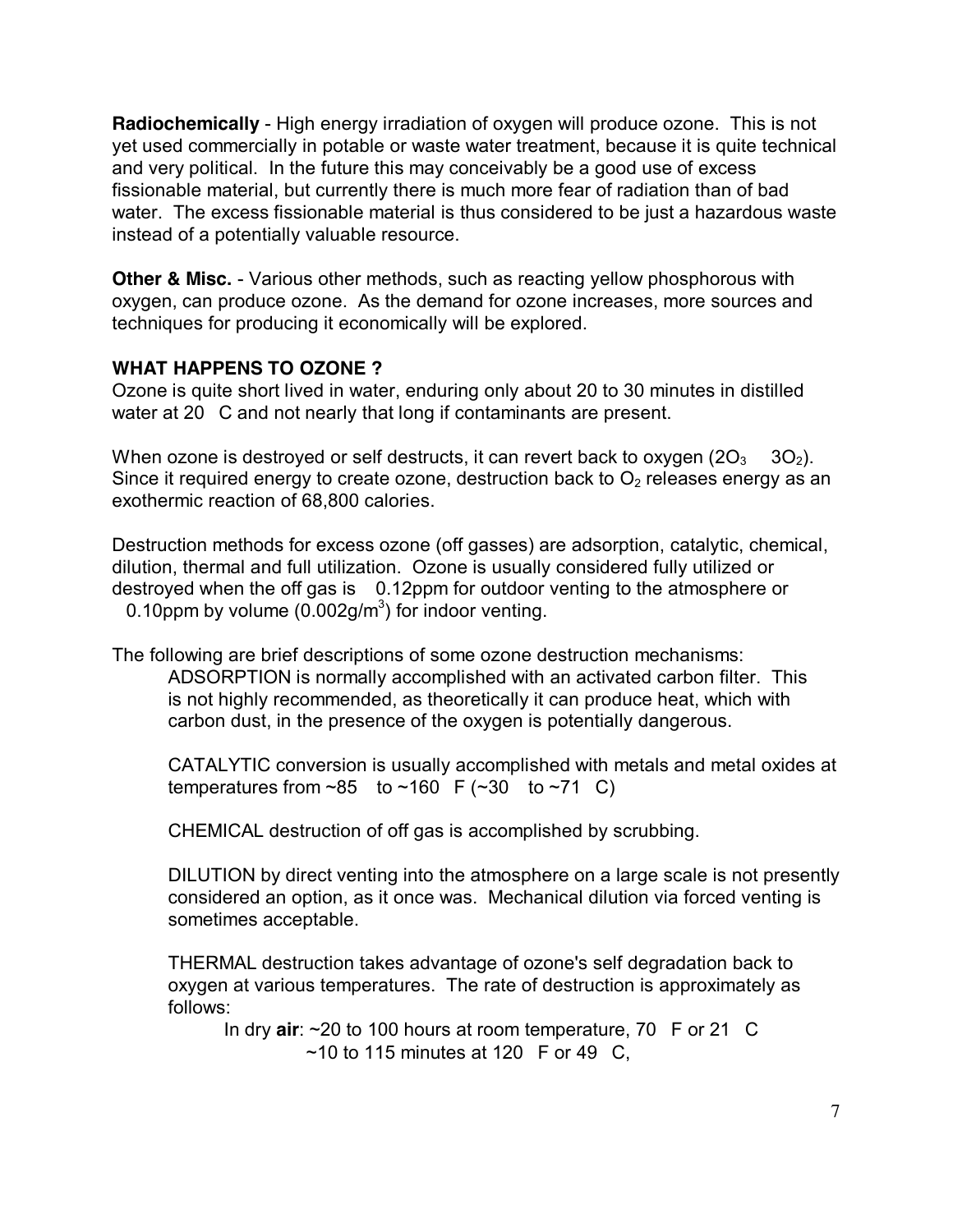$\sim$  0.05 to 0.5 seconds at 250 F or 121 C. In moist air these times are significantly reduced.

FULL UTILIZATION, via total consumption is by far the best method of ozone destruction, whether by Reuse, Recycling or Conservation:

REUSE is excess ozone being utilized by pumping it back upstream and reinjecting it, as additional pretreatment or supplementary supply. RECYCLING ozone is merely off gas being returned as a partial supply source to the ozone generator. Recycling is recommended most when utilizing oxygen systems and least when utilizing air.

CONSERVATION is by far the best means of assuring ozone destruction, via controlling production to only what is needed to complete the oxidation or to initiate reactions required. With proper design and operation, there should be little or no off gas to worry about.

Examples of things to consider for conservation and good operation are as follows; **Demand** is the total need of the water and system, or the measured difference between the ozone transferred in and any residual.

**Decay** is indicated by the competing reactions after the initial demand is satisfied.

**Oxidation** is calculatable via empirical formula (stoichiometric coefficients) for the ozone dose at a desired level of oxidation. Water samples and testing are a nice starting point, but do not even scratch the surface of the myriad molecules, chemicals or life forms that ozone will react with. Unless a substance is known be present, it's ozone demand cannot be precalculated, so TEST the demand of the water to be treated with ozone.

**Disinfection** is the ozone dose required to inactivate an organism in a certain time (C t). Note this should be after the initial demand is satisfied, as this residual must be maintained for a period of time. A disinfectant must physically contact a microbe to kill it, while both are dispersed, and only a few milligrams are used per kilo of water. At present, no pathogen is known to survive 1.5mg $O<sub>3</sub>/L$  for 5.0 minutes at reasonable drinking water pH and temperatures. The disinfection phase is normally an ozone off gas source.

For automatic and package plant installations, off gas destruction equipment should be appropriately sized to allow for daily or seasonal fluctuations, without use of expensive automatic monitoring and adjusting systems.

#### **HOW DOES OZONE WORK ?**

Ozone will initiate a series of reactions in water that are very complex and quite specific to the water being treated.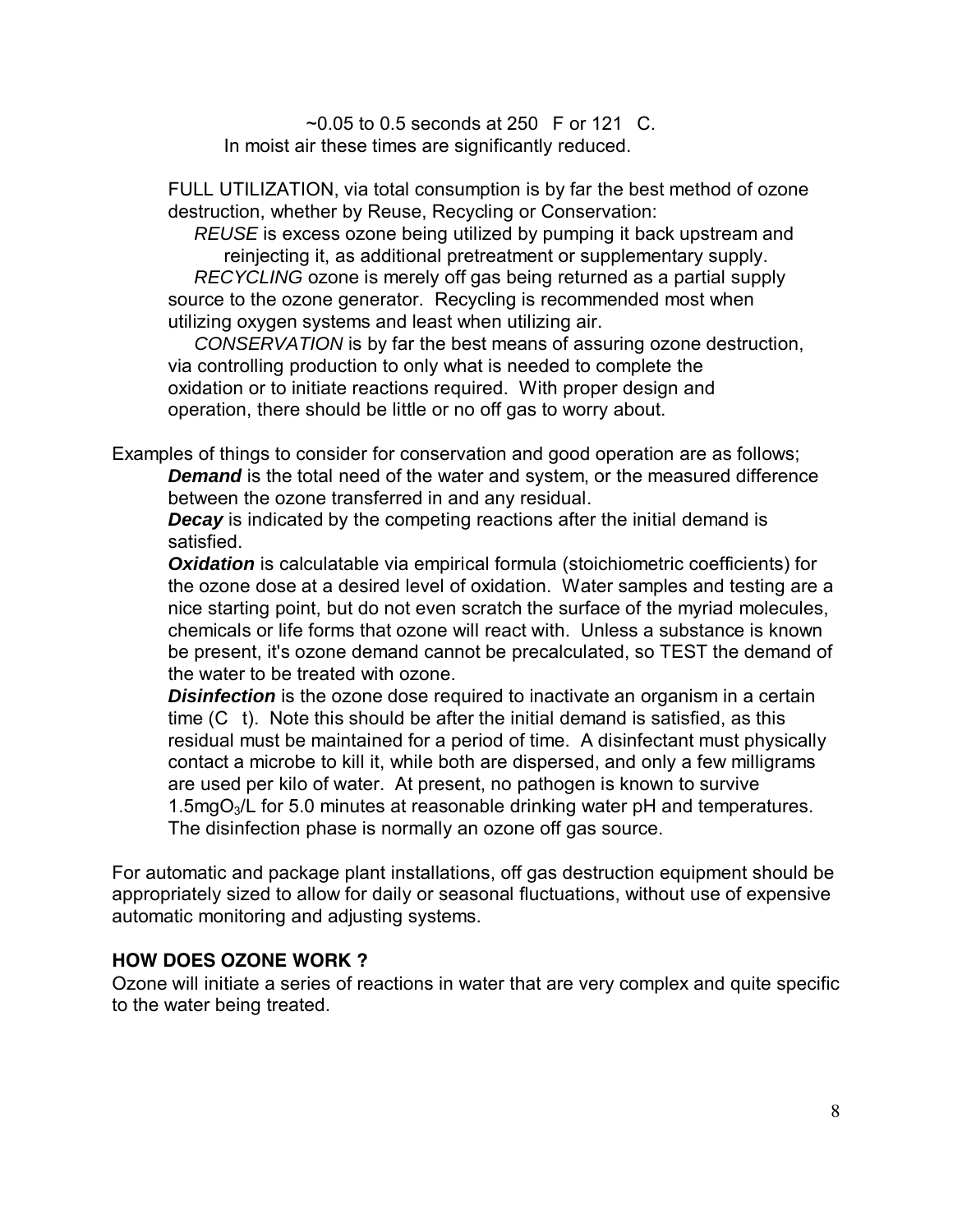Unlike the very regular and uniformly shaped  $O_2$  molecule,  $O_3$  is a lopsided dogleg shape. Being of dipolar structure with extreme forms of resonance, it is very versatile while still being quite selective in its direct reactions. Ozone can attack as a dipole, molecule, electrophilicly or as a nucleophilic agent.

Ozone reacts in water, or any aqueous solution, in two ways: DIRECTLY as molecular ozone via three mechanisms; (slow and very selective), forming aldehydes, ketones and carboxylic acids, **cyclo addition** (**+** & **-**); on unsaturated bonds, as a dipole. ozonide > carbonyl > hydroxy-hydro peroxide > carbonyl & hydrogen peroxide **electrophilic** (**+**); on molecular sites with strong electronic density. aromatics (phenol & aniline) **nucleophilic** (**-**); on molecular sites with an electronic deficit, usually on carbons carrying electron withdrawing groups. INDIRECTLY via radicals formed as it decomposes in water; A few such radicals are as follows; hydroxyl radical, OH<sup>-</sup>, a main reactive ingredient hydroperoxide radical,  $HO<sub>2</sub>$ superoxide radical ion,  $\tilde{O_2}$ ozonide radical ion,  $\widetilde{O_3}$ 

The indirect reactions produced by molecular ozone are limited only by the various radicals it produces, which varies with the initial water quality. The worse the water quality problems are, the more ozone can potentially rise to the occasion. Even with the ozone used up quicky, the radicals it forms will continue reacting.

One indirect example of ozone molecules contacting water  $(O_3 + H_2O - O_2 + OH + OH)$ results in hydroxide ions, which are ready to assist in cleaning the rest of the water along with other reactions of ozone by itself.

Ozone oxidizes many materials into insoluble oxides that can precipitate or settle out (normally all are filterable), occasionally some are foamy (so can be skimmed). Some combinations of soluble organics and polyvalent cations produce insoluble materials with ozonation.

Ozonation causes surface charges to change from positive to negative. Colloidal particles are usually held in suspension by their surface charges. Thus, ozone can induce some flocculation in turbid waters, depending on the water composition.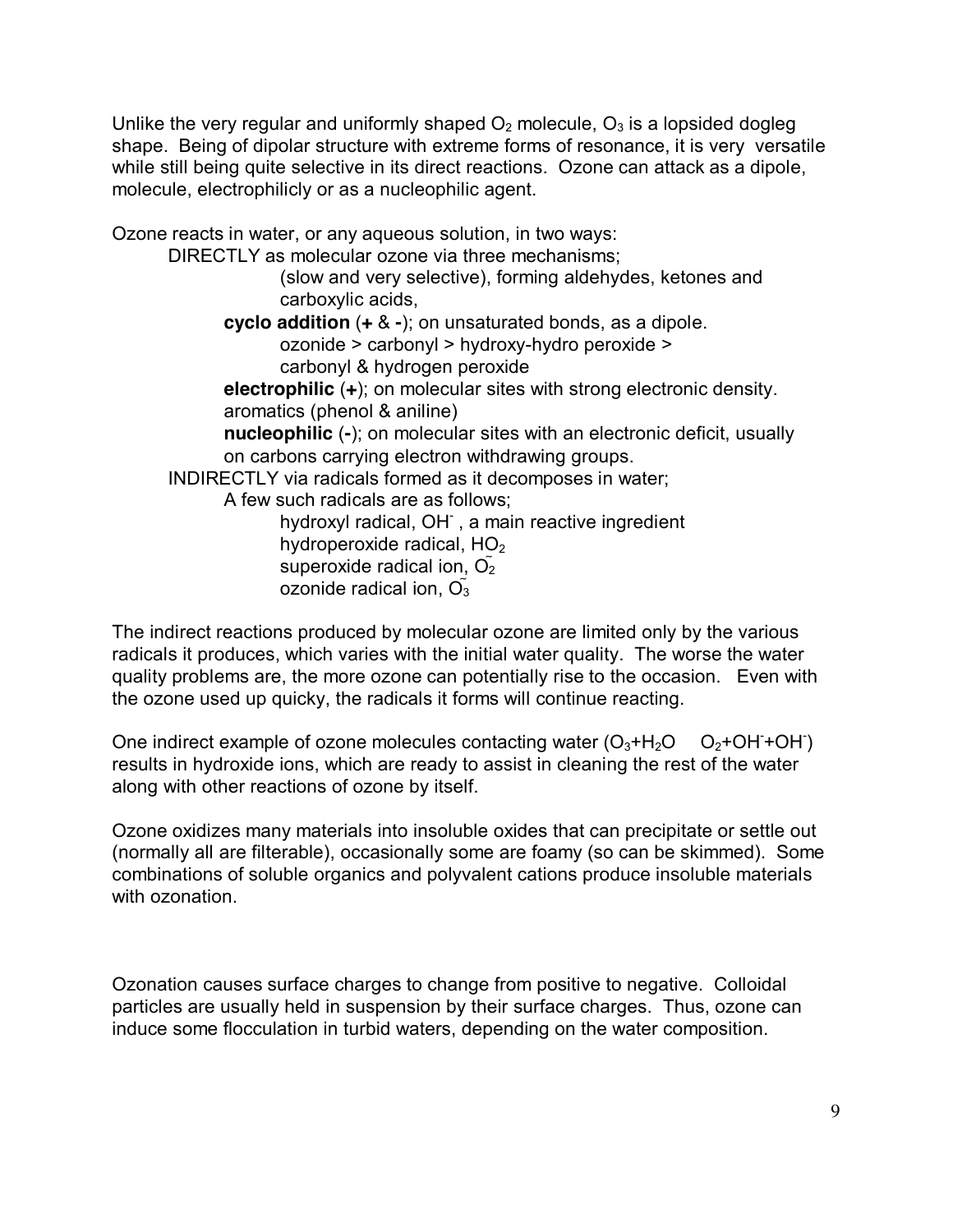By imparting a negative charge to molecules, ozone encourages hydrogen bonding, which also encourages coagulation and flocculation. With hydrogen bonding of oxidized material occurring, conglomerates form which can be precipitated, filtered out or skimmed off.

### **WHEN CAN OZONE BE USED ?**

Quite simply, ozone can be used to oxidize virtually anything that is oxidizable. Ozone can combine or react with all elements except the Inert Gasses. Any molecule that is not in its final state of oxidation is subject to attack by ozone. Even some completely oxidized molecules may react with the radicals and other initiated reactions caused when ozone decomposes in an aqueous solution.

Oxidation is a chemical reaction in which electrons are LOST by atoms, ions or molecules. Reduction is the GAIN of electrons. Regardless of the name similarity, oxidation reactions need not actually involve oxygen atoms or molecules.

Oxidation, for non-chemists and those who have forgotten high school chemistry, is commonly just burning or rusting. If done instantaneously, it is an explosion. If done rapidly, it is burning. If done slowly, it is corrosion. When acting at a molecular level, it is just plain oxidation, or part of the oxidation-reduction process. It can occur in gaseous or solid states as well as in liquids.

Ozone can normally be utilized in water treatment wherever Chlorine  $(C_2)$ , Chlorine dioxide (ClO<sub>2</sub>), Potassium permanganate (KMnO<sub>4</sub>), Ultraviolet light (UV), Hydrogen peroxide  $(H_2O_2)$ , Oxygen  $(O_2)$  or aeration are used or considered for use. Also, ozone is very compatible with, and can be used in conjunction with other treatments, as in the Advanced Oxidation Processes (AOPs), for special cases or problems.

Ozone is noted for its ability to reduce the molecular weight of molecules, whether from the cell wall of a bacteria or from a carbon source that causes water coloration or poor taste. Ozone is also an initiator of many chain reactions in water, which are solely dependant on the quality of that particular water, plus pH, temperature and etcetera.

If you can wash something, dissolve it in water, burn it, dissolve it with an acid, deteriorate it in the sun light, eat it, or it reproduces, you can probably reduce it, remove it or kill it with ozone

# **WHAT CAN OZONE TREAT ?**

If it can be oxidized at normal temperatures and pressures, ozone can treat it. However, there are cautions. Some impurities that occur in water, such as Bromine, may be very undesirable in an oxidized state. Also, water treated with ozone will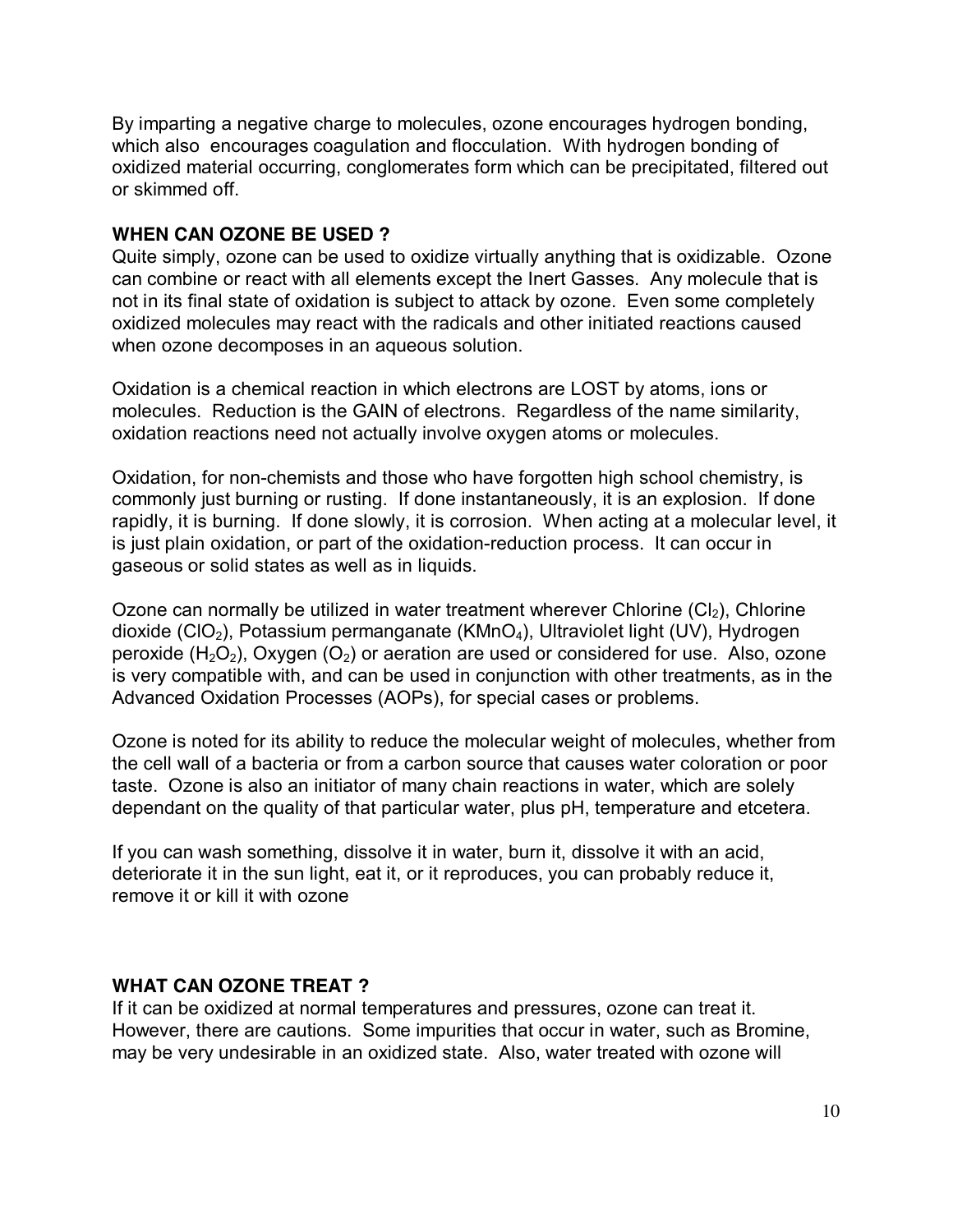almost always need to be filtered or settled, as ozone tends to coagulate and precipitate many impurities in the water.

Essentially, problems in water quality that are usually addressed with acid, peroxide, chlorine or other oxidants are probably prime candidates for ozone treatment. If ozone cannot be used to treat a water quality problem, it is likely that no other available oxidant will to do the job either.

The following contaminants or problems can all be potentially treated with ozone; Bacteria - all known, including iron bacteria Minerals - inorganics, dyes and others Metals - Iron, Manganese and many other Organics - color, algae, other carbon compounds Protozoans - all known, including Cryptosporidium, Giardia and all Amoebae Viruses - all known BOD & COD - reacts quickly, as ozone is a really active form of oxygen

Although ozone is currently known to be the disinfectant most effective for Cryptosporidium, in most cases it should still be combined with or followed by conventional treatment or filtration.

The use of gaseous ozone in combination with UV, ultra sonics and/or hydrogen peroxide produces some interesting results, and these are some of the methods of Advanced Oxidation Processes (AOPs). It is difficult to envision a microbe or molecule that could withstand many of these combined onslaughts.

# **WHAT SHOULD NOT BE TREATED WITH OZONE ?**

Ozone is not a cure all, nor the final single answer to all water treatment problems, even though there is little in water that ozone cannot react with directly or indirectly. The Inert Gasses are not subject to attack by ozone. Some complex pesticides are not broken down completely by ozone. Many other man made molecules cannot be broken by ozone at normal water treatment temperatures and pressures. When working with new problems or chemical compounds, TEST IT FIRST to ensure the cure or effect is not worse than the original problem.

If bromide ions are present, they can be oxidized to bromate and bromoform via reactions with  $O_3$ . The MCLs for these contaminants, which can easily be exceeded, are 0.1 and 0.01 mg/L respectively, with MCLGs of zero. These problems can be reduced with bicarbonate, ammonia and other techniques.

When ozone attacks long chain carbon molecules, such as those that cause unwanted color or turbidity, it breaks them down. Just how far they are broken depends on the molecule and other site specific water chemistry. A few pesticides, organics and inorganics may become more noxic, toxic or undesirable in an oxidized state.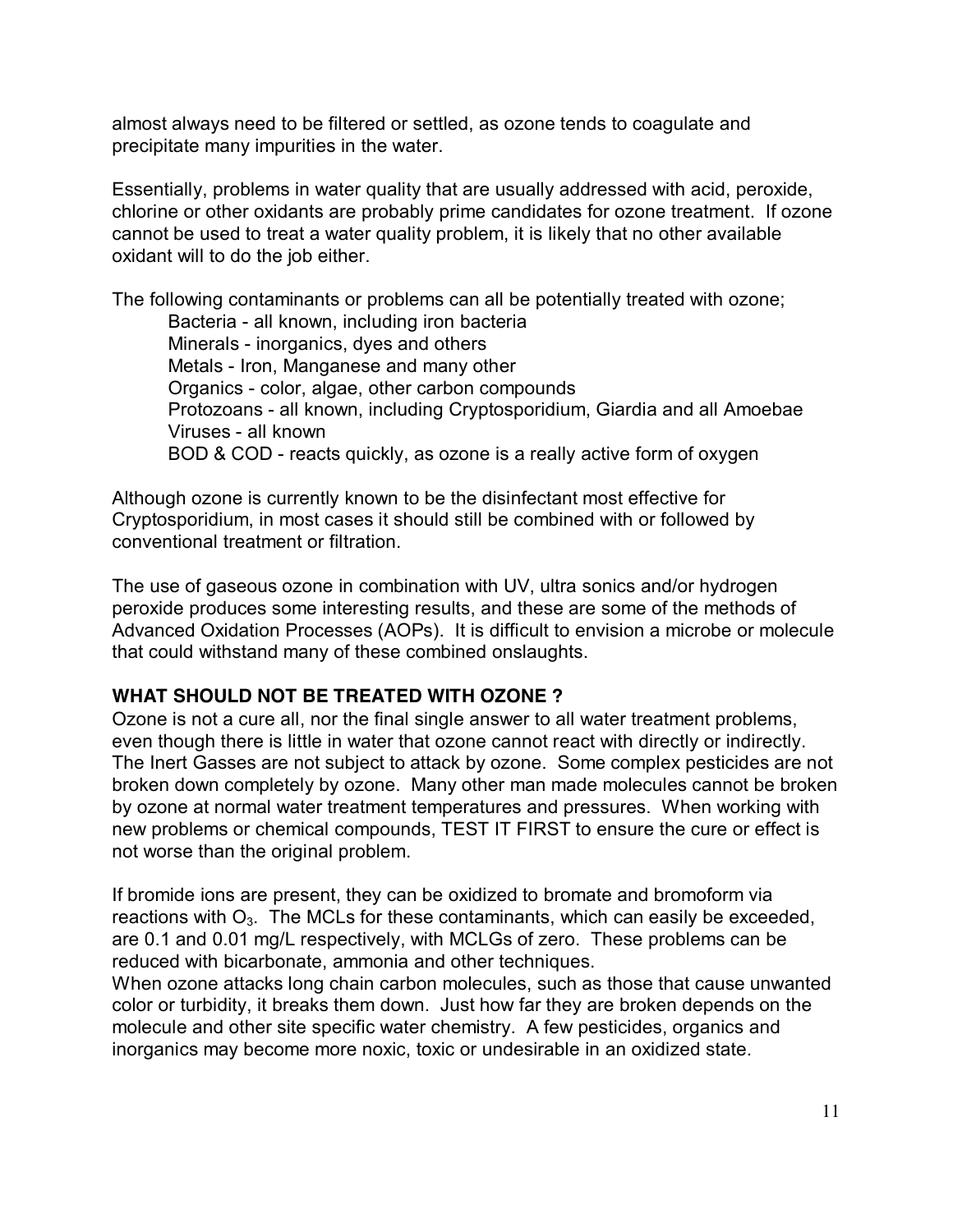Ozonation need not be avoided when these are present, but specific treatment for removal of the by-products will be required. It may be impossible to anticipate every by-product that will be formed, and there may be seasonal variation of these byproducts. It is ALWAYS prudent to TEST FIRST.

Ozone cannot be used to reduce calcium and magnesium hardness, as these cannot be oxidized into an insoluble form. Nitrates and sulfates are soluble fully oxidized molecules, so ozone treatment alone is ineffective.

# **HOW IS OZONE PLACED IN THE WATER ?**

One of three basic methods are generally used:

Aspiration - via turbines or high speed agitators Eduction - via a venturi, with full or side stream flow - via the inlet of a pump, but carefully here Pumping - via diffusers or fine air stones

The solubility of ozone in water is quite good, about 10 to 15 times greater than for oxygen under normal drinking water treatment conditions. About 0.1 to 0.6 liters of ozone will dissolve in one liter of water.

The size of the ozone gas bubble is extremely important. A bubble size of 2 to 3 microns is desired, but for good gas to liquid transfer, the smaller the better. Micro bubbles produced via a venturi, or sheared via a turbine are good examples.

Venturi eduction also allows gaseous ozone to be handled under vacuum conditions, which improves working safety and most likely the performance.

Pressure and varying pressures can be useful in accomplishing efficient gas to liquid transfers, as solubility increases directly with pressure. Inversely, the solubility decreases with increasing temperature.

# **HOW IS OZONE CONCENTRATION MEASURED ?**

Ozone has a very short half life in water. It is highly unstable and reacts by itself, as well as contributing very rapidly to the formation of other oxidants.

In water, ozone is measured electronically, spectromically or via wet chemistry. Measuring electrically, or amperometrically, is accomplished with either bare electrodes or through a membrane, such as conductivity, DO, ORP and pH meters. As a gas, ozone can be measured in several ways: amperometricly using bare electrodes or with membranes; calorimetrically measuring the heat change; iodometrically as a chemical method; isothermal pressure using volumes; and spectrometrically using wave length, which is usually the preferred method.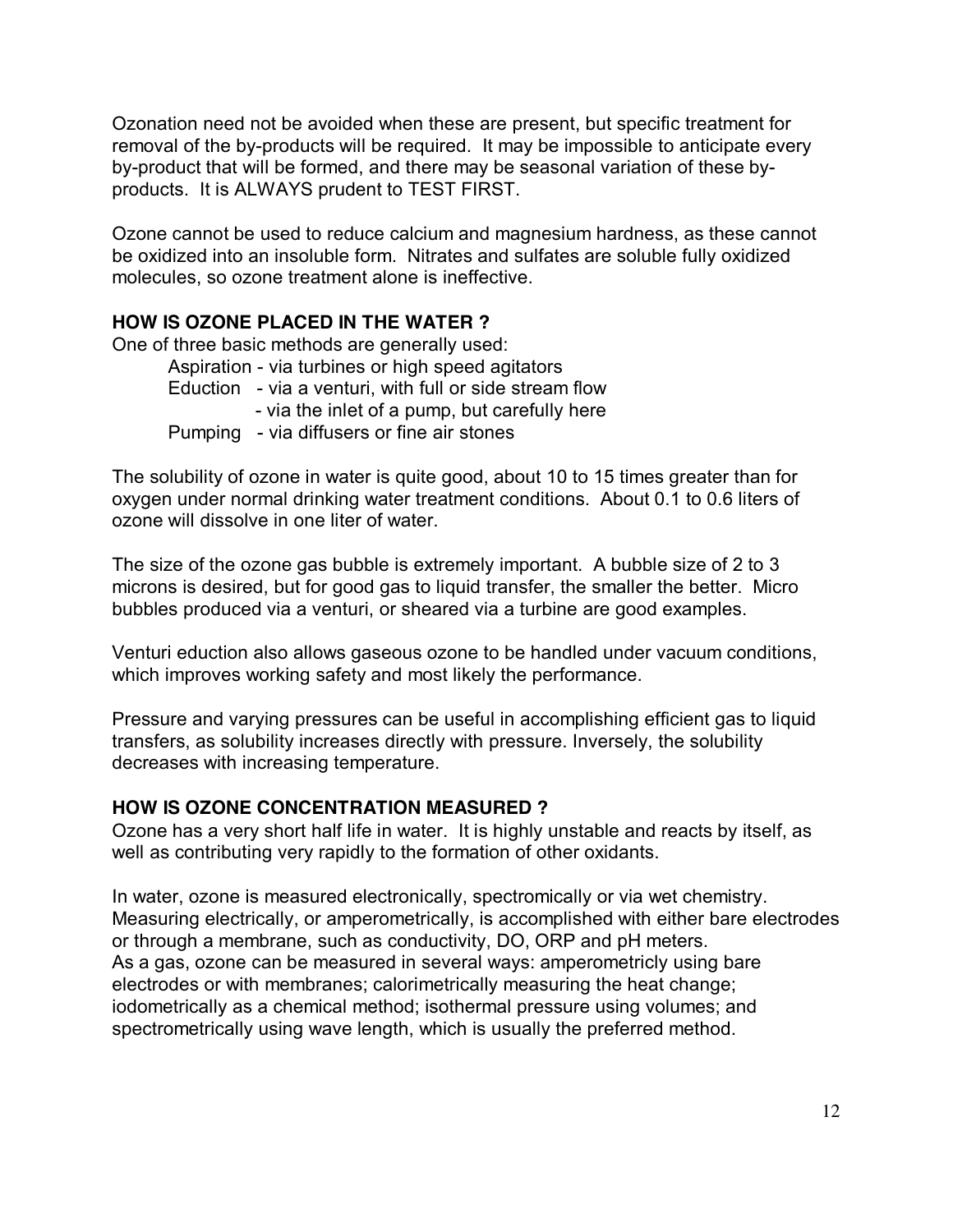The spectrophotometry method takes advantage of UV light absorbing at 254nm or the absorbance range of another known by-product of oxidation.

Of various wet chemical methods available, the 'indigo-blue' is most recommended.

An ORP meter (oxidation-reduction potential) will give a reading of ozone activity in the water, quite economically. Fortunately or unfortunately, the ORP meter also measures the other oxidants present, almost indiscriminately. This will give erroneous readings of the actual ozone concentration present. With the chain reactions ozone initiates, there can be many other ozone-produced oxidants to measure. But, ORP is still a good measure or indicator of activity for comparison. This is particularly true once testing is completed and other reactions are understood.

# **HOW MUCH OZONE IS NEEDED ?**

Two steps are used to determine the amount of ozone required. First is the CUMULATIVE need, which is the number of milligrams of ozone necessary to oxidize the number of milligrams of contaminates present. This is the stoichiometry of the reaction representing the consumption of ozone, normally in  $mgO<sub>3</sub>/mg$  substance. When several contaminates or substances are present, the totals for each are added together. This includes metals, minerals, organics, pesticides and etcetera. When this need is satisfied, the reaction is done. This is the calculation for oxidization, coagulation, flocculation, precipitation, color removal (ie.  $1\text{-}3\text{mgO}_3/\text{mg}$  Carbon) and etcetera.

Second is the DISINFECTION calculation, measured in  $mq/L$  of ozone over a specific period of contact time, usually minutes. This is a concentration & time (C t or C t) needed for inactivating living organisms, from single cell to higher life forms. It is the disinfection calculation for pathogens and pests, such as; algae, amoebae, bacteria, virus and etcetera.

The cumulative demand must be satisfied before a concentration of ozone can be held stable for any period of time in solution.

Both steps require adequate injection, mixing and time for the small amount of ozone to physically contact the target. One mg/L is only 1/1000 of a gram dissolved in one kilogram (1000 grams) of water, or 1:1,000,000. The time required for contact and/or reaction can be from several seconds to many minutes and is the obvious reason for the "t" in the C t. The ozone must physically contact the target to react with it. It is not just economical and beneficial, but almost essential, to remove substrates or turbidity prior to the disinfecting steps, so that the target organisms are not shielded from the disinfectant. Organisms can be attached to, as well as enclosed within, the turbidity or other particles. This principle applies to other disinfectants as well ozone.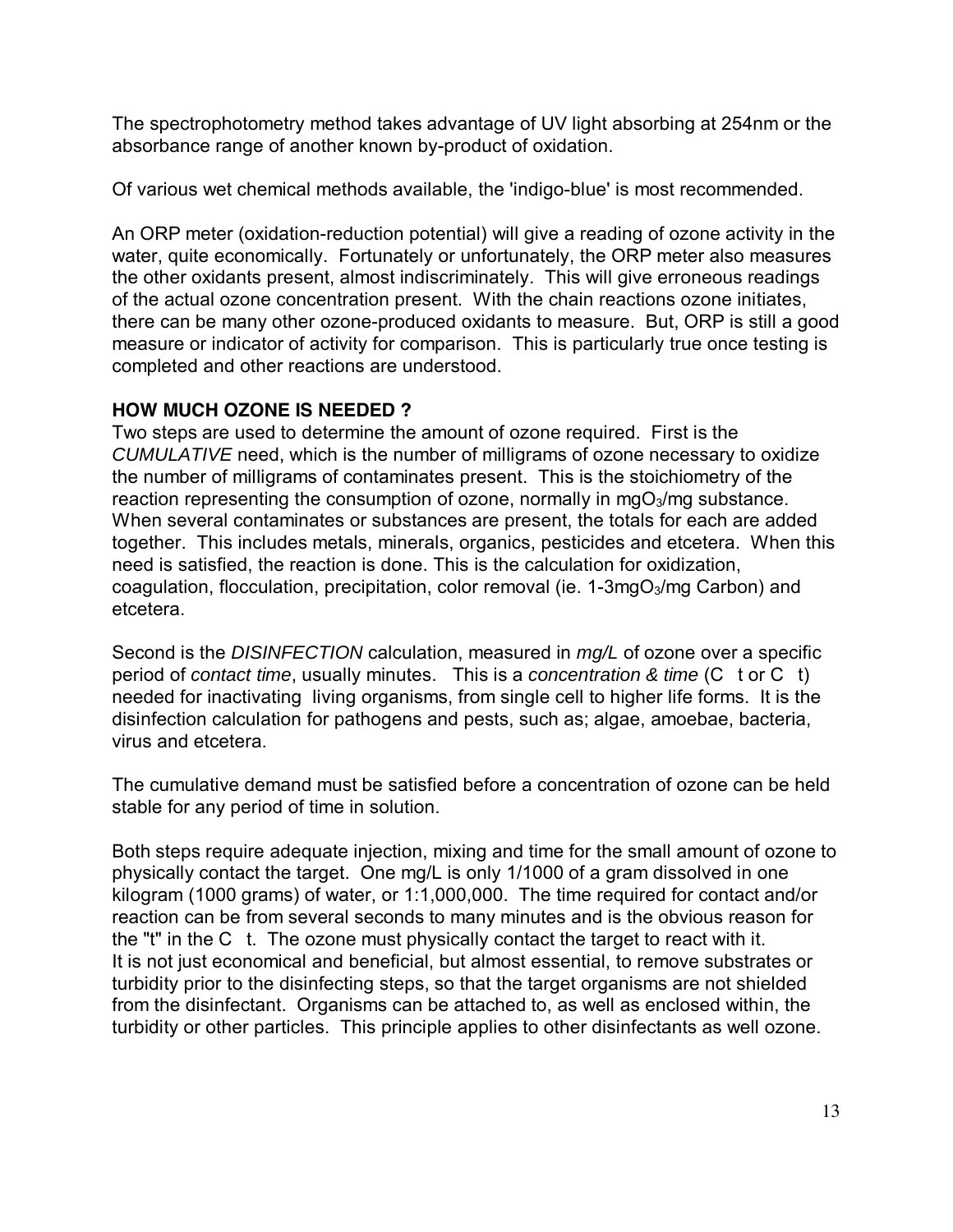If excess ozone is produced, OFF GAS can be a problem, so don't waste ozone and don't pollute with it. Attention to this will also minimize production costs.

If there is any trick to using ozone, it is to make only as much as is needed and then place it correctly to do what is required. This automatically assumes the following:

1. The raw water quality is known.  $(= test it)$ .

2. The desired specifications for the finished water quality are decided prior to designing the system. (= the shotgun approach works poorly here).

3. The operation must allow sufficient time at appropriate points in the treatment sequence for the ozone to chemically react with the targets. (=design it)

Ozone will react when injected into water and there will be a reaction of some kind with everything in that water. This means everything, not just the contaminant targeted for treatment. Basically, ozone will try to do it all, even attempting to react with the containers and piping.

# **IS OZONE TREATMENT EXPENSIVE ?**

Ozone is not cheap, but it is very effective. Ozone reacts somewhat differently than other treatments, so in cost comparisons, the apples to oranges problem frequently comes into play. While only barely competitive in some applications, ozone is very economical in others and at times it is the only treatment that will work. If other methods are not satisfactory, then efficacy becomes the major consideration in rating the cost of treatment.

The designs and costs of equipment used in the production and handling of ozone vary widely at present. However, by making a few assumptions, some estimated costs can be calculated for small systems. Using air as the oxygen source, ozone can be produced at .25-1.8 g/kWhr of electricity. Using pure oxygen, about 15-25 g/kWhr can be expected. Assuming \$.05 per kWhr, the production costs can range from \$28- 200/kilogram with air and \$2-3.3/kilogram using oxygen.

Large efficient drinking water facilities are producing ozone for \$1.57-3.30/kg (\$.70- 1.50/lb), which includes all capital equipment, depreciation, power, operation, maintenance and the feed gas preparation or oxygen.

With chlorine available at less than \$400/ton in bulk, or less than \$.45/kilogram, it is little wonder that eyes widen at the first mention of ozone. But, the amount of  $O_3$ required, speed of reaction, results, residuals, safety, other accomplishments and efficiencies need to be considered along with the cost per kilo. The smaller amount of ozone needed may result in the same or even less cost to achieve the desired results. ------------------

AN EXAMPLE: A single family residence with a contaminated well system could expect to spend ~\$1,000 to \$2,000 for an ozone source, plumbing, electrical outlet and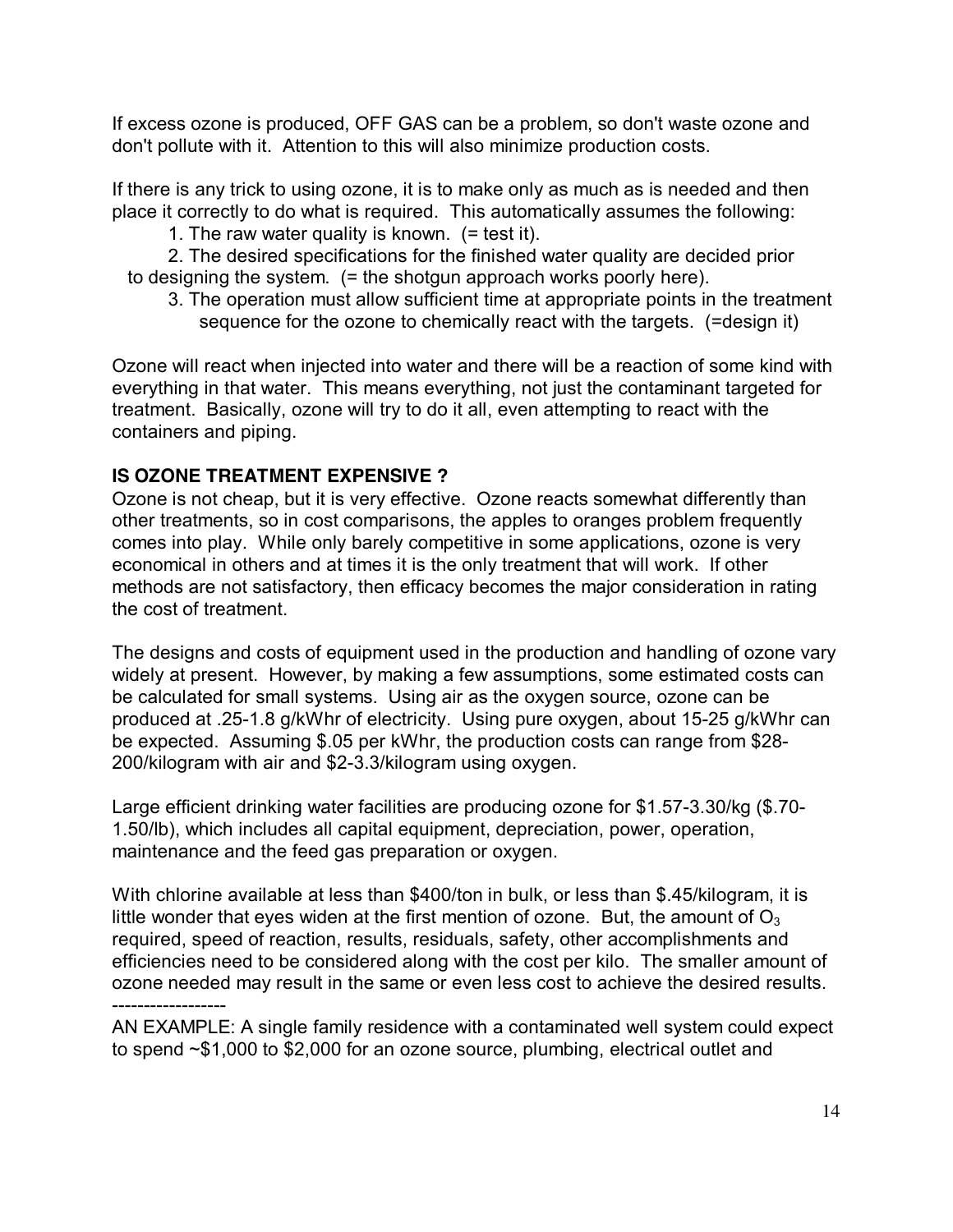automatic backwashing filter. A typical system may use 5  $qO<sub>3</sub>/d$  and could increase the electric bill \$4 to \$8 per month at \$.05 per kWhr.

#### ------------------

AN EXAMPLE: A small municipal system serving a population of 5,000 is delivering 500,000gpd from a surface water source and needs to upgrade it's filtration plant facilities to inactivate Cryptosporidium and to address potential contaminate problems, such as pesticides.

Attempting to inactivate the Cryptosporidium by increasing the chlorination disinfection level to a four log reduction would be futile. Although the cost increase for chlorine may only amount to less than  $1¢/1000$  gallons, the water would be unpalatable, no cleaner or clearer and the potential for THMs significantly increased.

To additionally treat their water with 1.5mgO<sub>3</sub>/L would require 6.26 pounds per day of ozone generation (~118 gram/hr). To insure adequate public health protection and allow for varying flows, three variable 4lb/day ozone package plants can be installed for about \$55,000. The pumps, plumbing, electrical, misc. and monitors could cost an additional \$20,000. Using a ten year life, this \$75,000 capital equipment expenditure can be amortized for about \$9,500 per year. Assuming \$.05/Kwh, power for producing the 6¼ lb/d of ozone would cost \$8.00/d, plus an estimated \$3.00/d for pumping, monitoring and other. This O&M of \$11.00/d plus \$26.03/d for the capital, provides the additional ozone treatment of the 0.5mgd at \$37.03/d, or about 7.5¢/1000 gallons.

For ozonation of this system, the cost increase per person then amounts to about 0.0074¢ per day, 22.5¢/mo or \$2.70/yr. Some of the O&M expenses will be reduced by longer filter life and less need for coagulant, flocculant and chlorine. Lower chemical usage will also decrease the requirement for sludge removal and disposal. The reduction in total chlorine need, as well as where and when it is applied, reduces the potential for formation of THMs.

This system will now produce safer, cleaner, clearer, colorless, odorless and more palatable water for it's customers. Legal liability should also be diminished, so the system may get a break on insurance or legal fees. It is now better prepared to safely enter the next century. It is also a system that can be altered easily and economically for future contaminate problems. In addition, more efficient use of filters can allow some increase in services without major capital expenditures.

------------------

The perception that ozone is a more expensive treatment is one apparent reason for it not being more commonly used in the United States.

Also, widespread availability and distribution of information or publicity on ozone treatment has been very lacking in the United States. Without this ready transfer of knowledge and expertise to designers, planners and regulators, ozone has had little chance of competing with chlorine. There was no high profit major industry, like the huge petro-chemical complex, to foster, research, push, lobby and advertise for the use of ozone.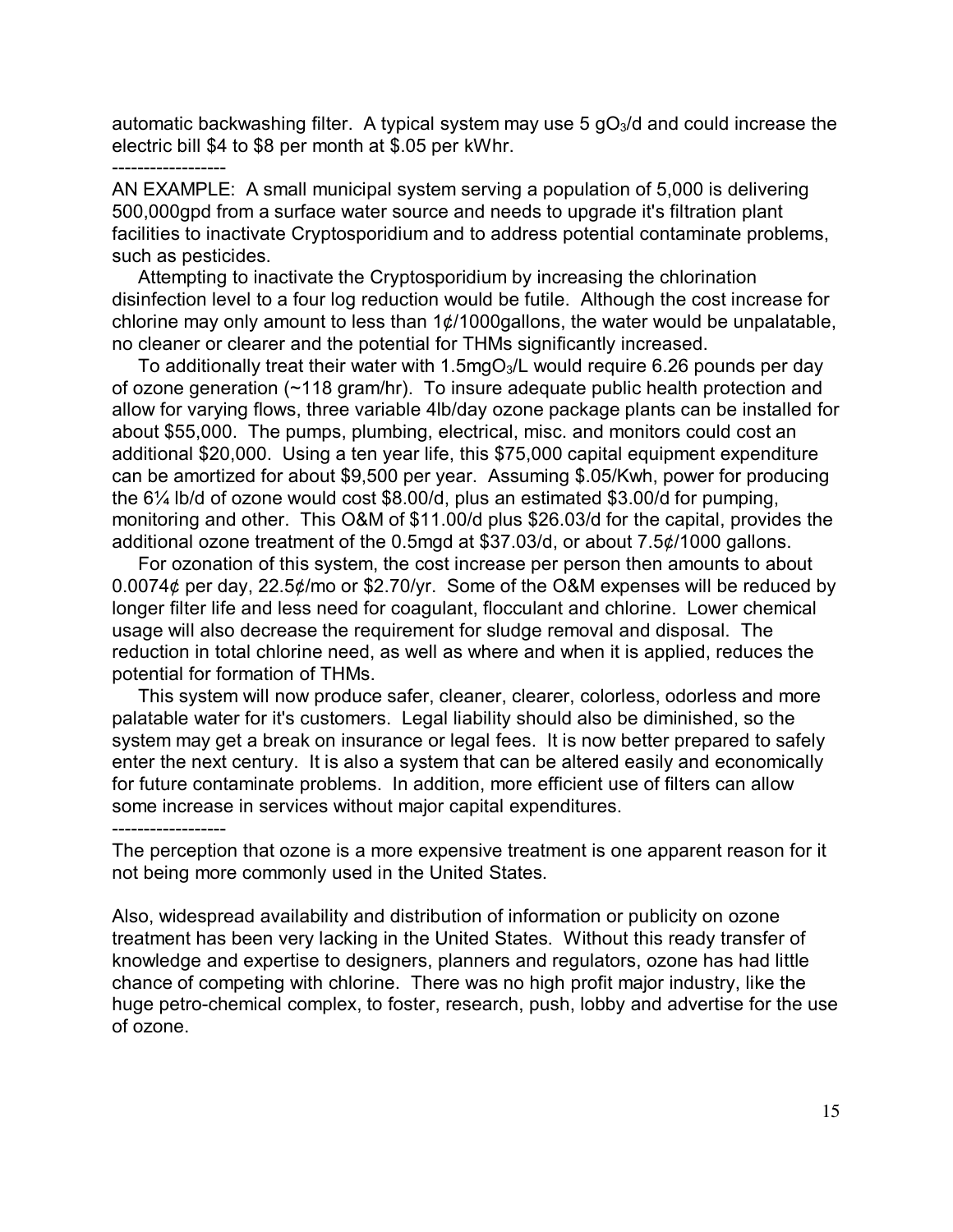#### **WHAT ARE THE SAFETY ASPECTS ?**

Ozone is a naturally occurring molecule that is with us constantly. Properly utilized and handled, it is safe, natural, and extremely useful. It can become harmful or dangerous only if used improperly or in excess. In 106 years of continuous ozone use in thousands of municipal water treatment facilities worldwide, no case of fatality has yet been attributed to ozone. Unfortunately, the safety record of chlorine is not as good.

Although ozone is a naturally occurring molecule, it is abnormal and uncommon for it to exist in high concentrations near ground level. It is quite unstable and has a high activity rate at the temperatures and pressures that occur near the Earth's surface. As natural and necessary as ozone is for Earth and its inhabitants, ground level is not its ideal environment, and this contributes to its reactivity and usefulness in water treatment.

One very nice characteristic of ozone, when used in water treatment, is that any excess reverts back to normal useable oxygen  $(O_2)$  when it has finished all other work at hand, making it virtually a nonpollutant. Some energy will have been expended in this process, but no chemical except the oxygen has been added to the water, leaving the water cleaner and safer to drink. This is a very important consideration to keep in mind.

Corona discharge ozone can be used virtually anywhere, even in portable units. Since ozone is made on site, as needed and where needed, there is no need to ship, store, handle or dispose of it, nor any containers, as is the situation with most chemicals utilized in water treatment. With ozone, there are no bags, boxes, barrels, bottles, jugs, tanks or pressure cylinders to ship, store, handle, recycle, return or otherwise dispose of. No tankers full of gaseous or liquid ozone are traveling our rail roads, highways, streets or shipping lanes -- nor will there ever be.

Cylinders of gaseous or liquid oxygen are very seldom used, if ever, to supply ozone generators, first because of cost and second because of handling. Most systems generate their oxygen on site, others rely on drying systems for their air supply. The advances in development of low pressure (pressure swing absorption) oxygen concentrators brings the price, reliability, operating and maintenance considerations within the reach of almost any system. Good air drying systems are about the same expense, but only half of the ozone is produced in a similar sized ozone generator.

Worker exposure levels are not to exceed 0.002  $g/m<sup>3</sup>$  in the air for an 8 hour work day, or 0.1 ppm by volume. Fortunately, this is well above the threshold a person is able to detect by smell.

The human nose is extremely sensitive to ozone, being able to detect concentrations of about 0.01 to 0.05 ppm or 0.0002  $g/m<sup>3</sup>$ . This sensitivity is superior to some monitors on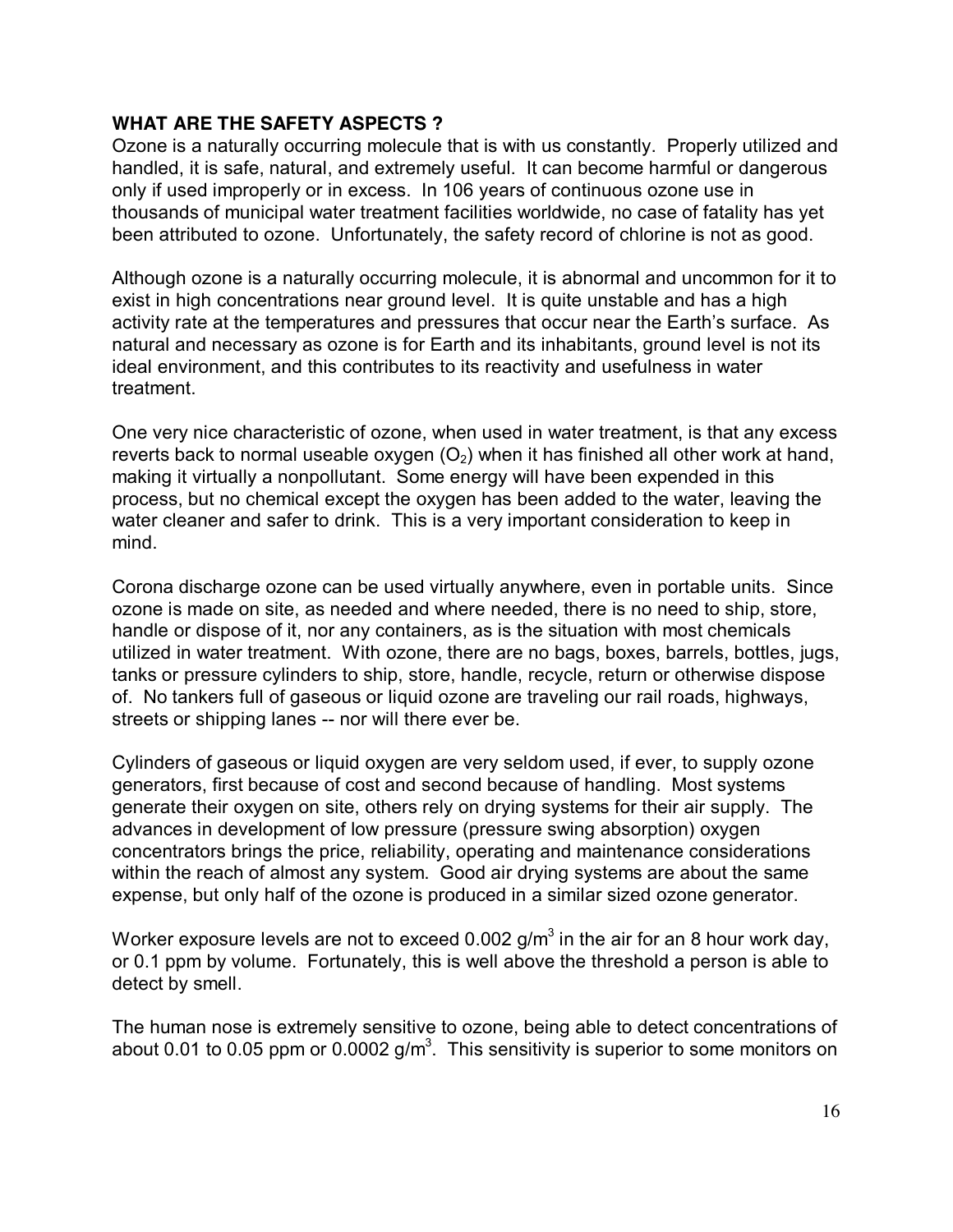the market. A big plus for the nose as a monitoring device, is that it is very hard to misplace and needs no batteries. However, it's sensitivity is slightly reduced with prolonged exposure. In high concentrations, ozone will burn (oxidize) the mucus lining in your nose, like no sinus medicine you have ever encountered.

You can notice a whiff of ozone when the concentration is 1/10 the safe legal limit for a whole workday exposure. If you notice a whiff of chlorine gas, run for your life and warn others (if you can).

We cannot live in contact with excessive ozone nor can we live totally without it. Consequently, striking a balance by using ozone properly seems a logical and intelligent path to follow. Even though ozone has a very short half life, less in water than in air, it merits a great deal of respect while it is briefly present. It is a very strong and efficient oxidant and disinfectant. Any life form, including man, can be disinfected by ozone --- permanently.

The knowledge and testing needed for properly designing and operating ozone treatment systems are both here and accessible. Ozone off gas should not be a problem in a properly designed system. Encountering a need to deal with an excessive ozone off-gas problem would be an indication that the system is inefficiently designed or operated improperly, which is wasteful of material, energy and money. Although it is highly unlikely that any excess ozone could ever reach a customer, or cause any problem even if it did, wasting it is still inappropriate.

#### **IS FILTRATION NEEDED ?**

Keep in mind that bacteria and viruses can be encased or adsorbed on or in particulates in the water. These particulates, substrates and turbidity should be filtered out prior to any disinfection treatment for a good clean kill of organisms. Without this prior removal, the ozone concentration and the time necessary to inactivate a protected organism can be much less economical. Both pre- and post-ozonation with filtration is best and is normally recommended. Without filtration, obstructing particulates will still be in the water supply. This holds true for any disinfection process.

Most ozone applications will require filtration, and it is almost always recommended. Settling alone may suffice occasionally, if ozonation is being used primarily to kill organisms in extremely clean water. Even then filtration is recommended, as the thought of a dead sterilized worm in your glass of clear water is not a great deal more appetizing than a live worm.

Flora, fauna and other complex molecules can be broken down sufficiently with ozonation to become a nutrient supply source or substrate for later bacterial growth, if any recontamination occurs. For this reason, this "soup" should be filtered out of your drinking water, particularly in large distribution systems.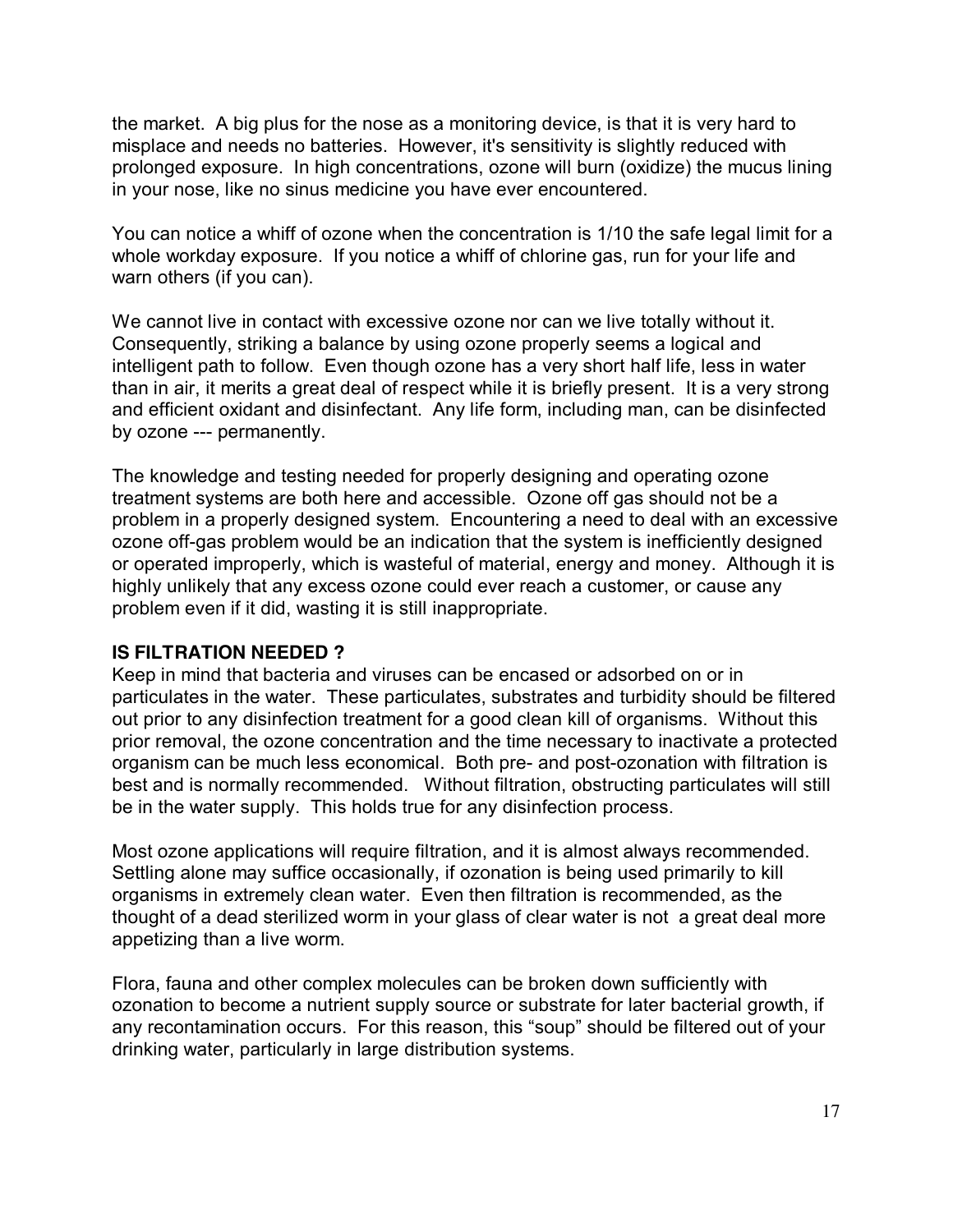Ozonation of any source water with natural organic matter will result in new and smaller units of biodegradable organic matter (BOM). These now smaller BOM units are essentially in more bite-size portions, that other organisms can easily assimilate. In any recontaminated system, this new food will allow easy bacterial regrowth. Such unstable water can most suitably be handled with filters utilizing biological treatment (biofilm) of sand, gravel or GAC with "good" bacterial action.

# **WHAT ARE THE SIDE EFFECTS AND DOWN SIDES WITH OZONE ?**

**Good:** - short half-life in water, works quickly;

- ozone breaks down Trihalomethane and Total Organic Halide precursors to lower THM and TOX production potentials. This reduces the amount of chlorine required to maintain a residual (a nice double edged sword).
- increases biodegradability in humic and fulvic compounds.
- reduces BOD and COD.
- initially oxygenates ground water.
- can prolong filter media life.
- adds only oxygen to the water.
- **Bad:** short half-life in water, little residual for distribution systems.
	- filtration required in virtually all cases.
	- filtration is always recommended with  $O_3$  treatment.
	- corrosive as a gas and in solution (that's how it works).
	- reputation of being expensive.
	- not yet well understood by many designers and regulators.

The contact time (C t) value is more difficult to determine, as on paper this is a very complex disinfection and treatment technology.

Ozone reacts so rapidly in water, that it is difficult to measure.

Its exceptional oxidizing and corrosive properties need to be fully recognized during design and construction of facilities to avoid unwanted effects.

The small and temporary ozone residual, accompanied with the increased oxygenation of the water, can contribute to the oxidation of interior surface of metal piping systems. Once a finite surface is oxidized, further oxidization is reduced. This is a similar effect to blueing a gun barrel to prevent rusting. In the case of copper plumbing with soldered joints, this oxidized layer may prevent some further leaching of lead and copper into the system, but reliable research to back up this theory has not yet been located.

If manganese is present with excess  $O_3$ , it can be oxidized to permanganate over time, which is normally an undesirable pink.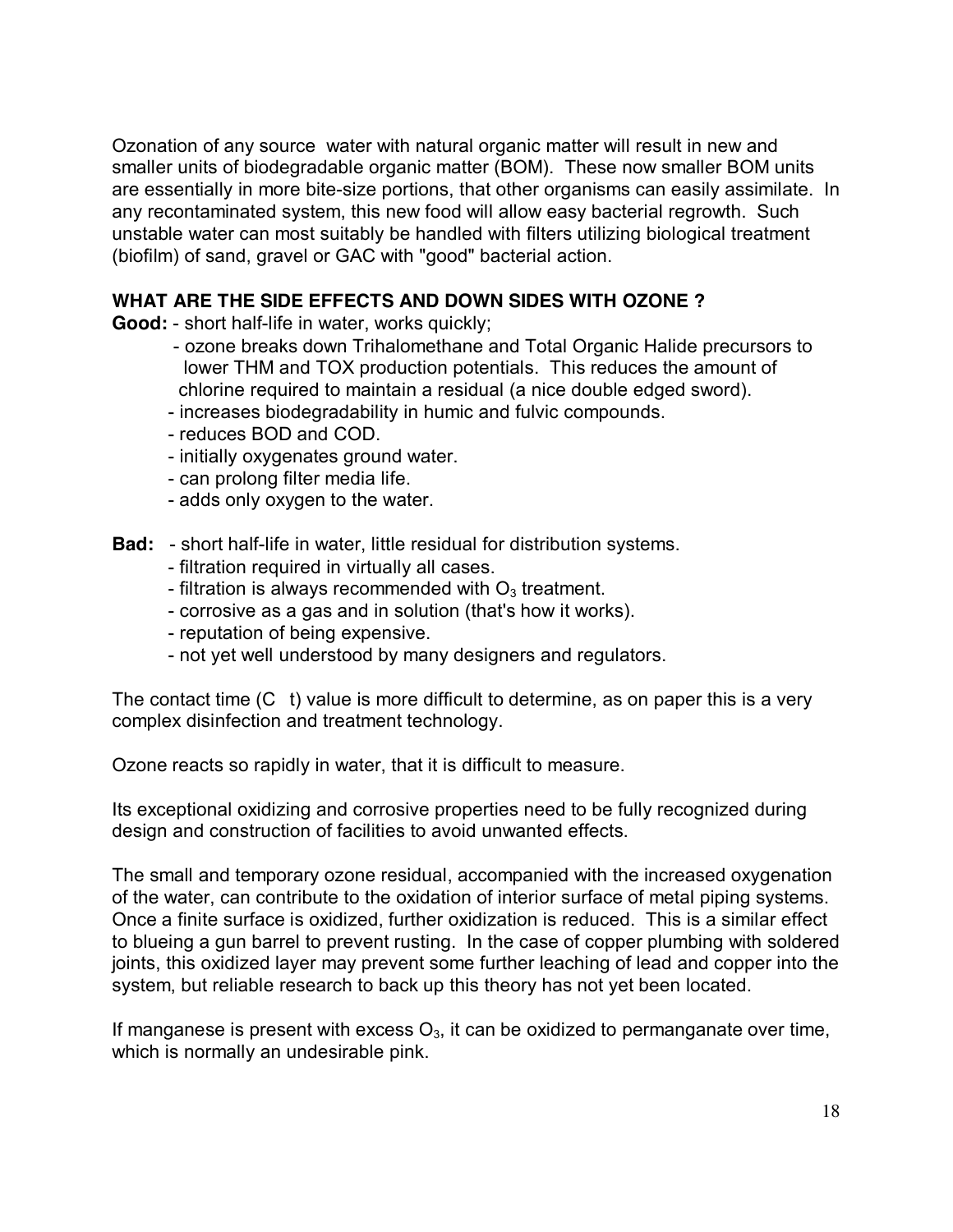Ozone gas might be likened to an airborne acid, because it will rust or corrode nearly anything that it contacts. This includes electrical terminals in test instruments.

Information on ozone is only recently becoming readily available and accessible. Formal education about ozone has been virtually nonexistent in American higher education facilities for engineers, designers, regulators and others.

# **THINGS TO CONSIDER.**

Oxygen is used as the oxygen source for small to large applications:

- Yields of 5 to  $\sim$ 16% of ozone by weight can be produced from pure  $O_2$ .
- Pure or enhanced oxygen is highly recommended as the supply source; many options for this are available today.
- Moisture and dust problems are totally avoided.
- Provides oxygenation as an additional treatment with the  $O<sub>3</sub>$ .
- Nitrogen and nitrous oxides are not added in the treatment.

Air is used as an oxygen source in all sizes of facilities:

- Yields up to  $\sim$ 5% of ozone by weight from dry air.
- DRYING; is a MUST, as moisture causes corona shorting and allows nitric acid to form, both of these cause severe maintenance and repair problems.
- FILTERING; is a MUST, as dust also may contribute to corona shorting.
- Undried and unfiltered air is never recommended.
- Provides aeration as an additional treatment with the  $O<sub>3</sub>$ .
- Nitrogen and nitrous oxides are carried into the water.

Under vacuum conditions, ozone handles very well. Any danger of gas leaks is virtually eliminated with vacuum-type systems, as the gas does not escape with an accident, contributing to improved safety.

 $O<sub>3</sub>$ -resistant materials must be used in parts, plumbing and seals. Anything that suffers weather deterioration, rust, corrosion or other natural deterioration will be destroyed by ozone. Stainless steel, glass, teflon and hypalon are some good choices when handling ozone gas. Ozone is so corrosive that only 316L stainless steel is recommended in specific parts of some systems.

Any residual capability that ozone has in water after all other demands are satisfied is largely a function of alkalinity, pH and temperature.

Ozone seems intent upon reducing the molecular weight of everything, even of itself by self-destructing into  $O<sub>2</sub>$ .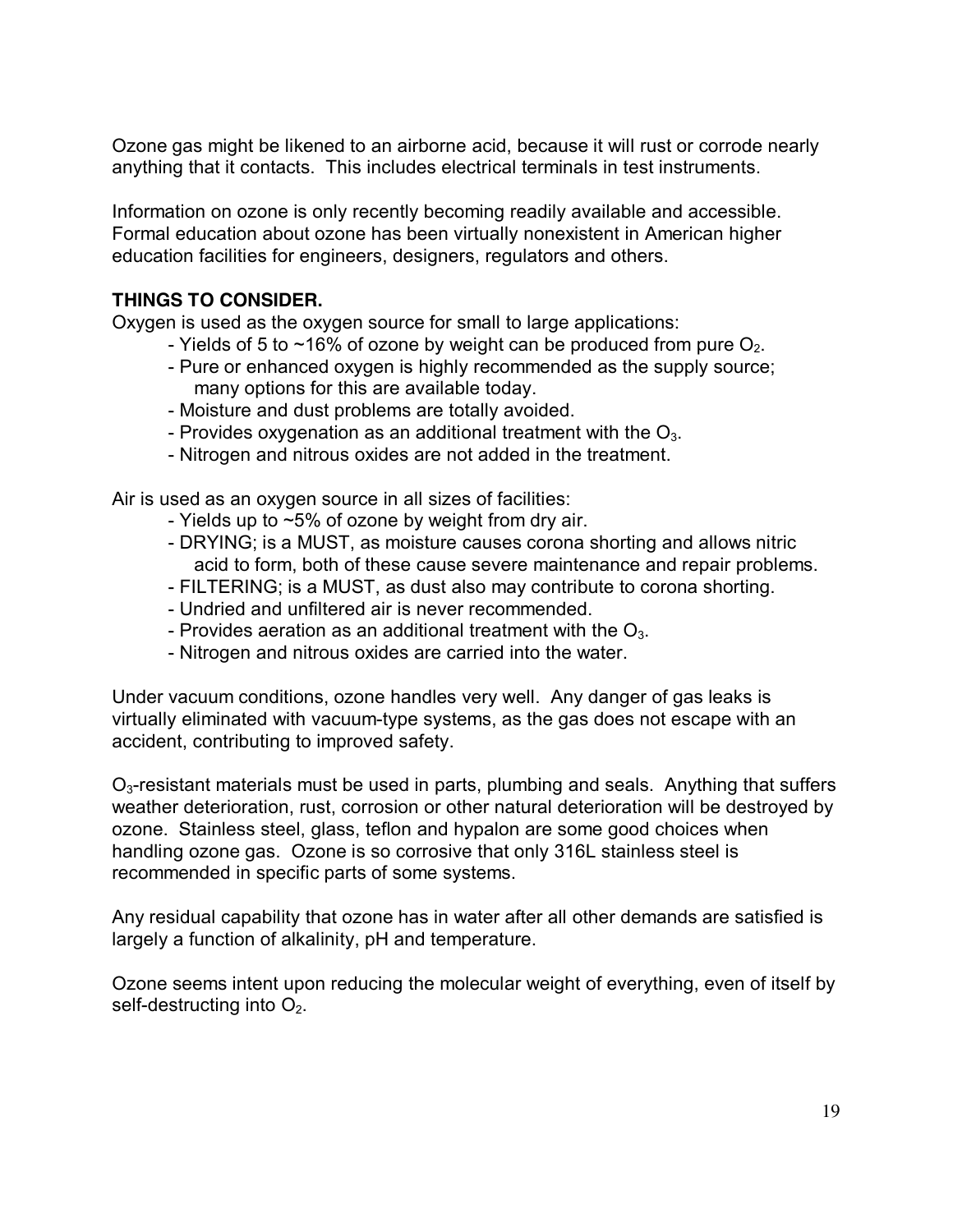The actual toxicity level of ozone in larger aquatic animals and vertebrates is not precisely known. Ozone breaks down gill or skin tissue for the immediate cause of death (mechanical). This is toxicology versus toxicity.

The half-life of ozone in water is short; it is measured in seconds and minutes. In very dry air the longevity for ozone is measured in minutes and hours.

Keep ozone cool during generation and when piping it even short distances, as it selfdestructs more rapidly at higher temperatures. Above 35 C (95 F), it reverts back to oxygen very quickly. Cooling, which can be a significant problem when compressing air as a source gas, is less of a problem when using a vacuum type system and little or no problem with precompressed air and oxygen systems.

As the ozone concentration is usually less than 15%, considerable aeration is accomplished via the other 85%+ of air or oxygen. Aeration, oxygenation and air stripping are by themselves viable forms of water treatment and the methods most used by Mother Nature. Ozonation merely hypes up some of the oxygen components for increased speed and efficiency.

### **SOME TREATMENT LEVELS.**

Several approximate treatment levels are listed, but are dependent on temperature, pH, facilities and etcetera. Where YES is in a column, the above recommended treatment is normally more than adequate. Where the SPEED is left blank, the author has no experience or reliable data.

| <b>Pathogen</b>                                    | mgO <sub>3</sub> /L | <b>Time</b> | C<br>t | Log  |
|----------------------------------------------------|---------------------|-------------|--------|------|
| or Organism                                        | Min.                | min/L<br>mg |        |      |
| ALGAE--(blue-green)------recommend--0.30           |                     | 5.0         | 1.5    |      |
| <b>BACTERIA---all--------------recommend--0.10</b> |                     | 1.0         | 0.1    | 4+   |
| Aeromonas & Actinomycetes                          | yes                 |             |        |      |
| Bacillus, all                                      | yes                 |             |        |      |
| Campylobacters                                     | yes                 |             |        |      |
| Clostridium botulinum & others                     | yes                 |             |        |      |
| Escherichia coli (E.coli)                          | 0.04                | 1.0         | 0.04   | 4+   |
| coliphage MS2                                      | 0.20                | 0.5         | 0.1    | $4+$ |
| Flavobacterium                                     | yes                 |             |        |      |
| Helicobacter (pylori)                              | yes                 |             |        |      |
| Heterotrophic Bacteria-HPC                         | 0.20                | 0.5         | 0.1    | 3    |
| Legionella pneumophila                             | yes                 |             |        |      |
| Micrococcus, all                                   | yes                 |             |        |      |
| Mycobacterium tuberculosis, leprae                 | 0.01                | 6.0         | 0.06   | 4    |
| Pseudomonas aeruginosa, fluorescens                | 0.01                | 1.0         | 0.01   | ~4   |
| Salmonella, all                                    | 0.01                | 1.0         | 0.01   | ~4   |
| Shigella shigellosis, dysentery<br>$+yes$          |                     |             |        |      |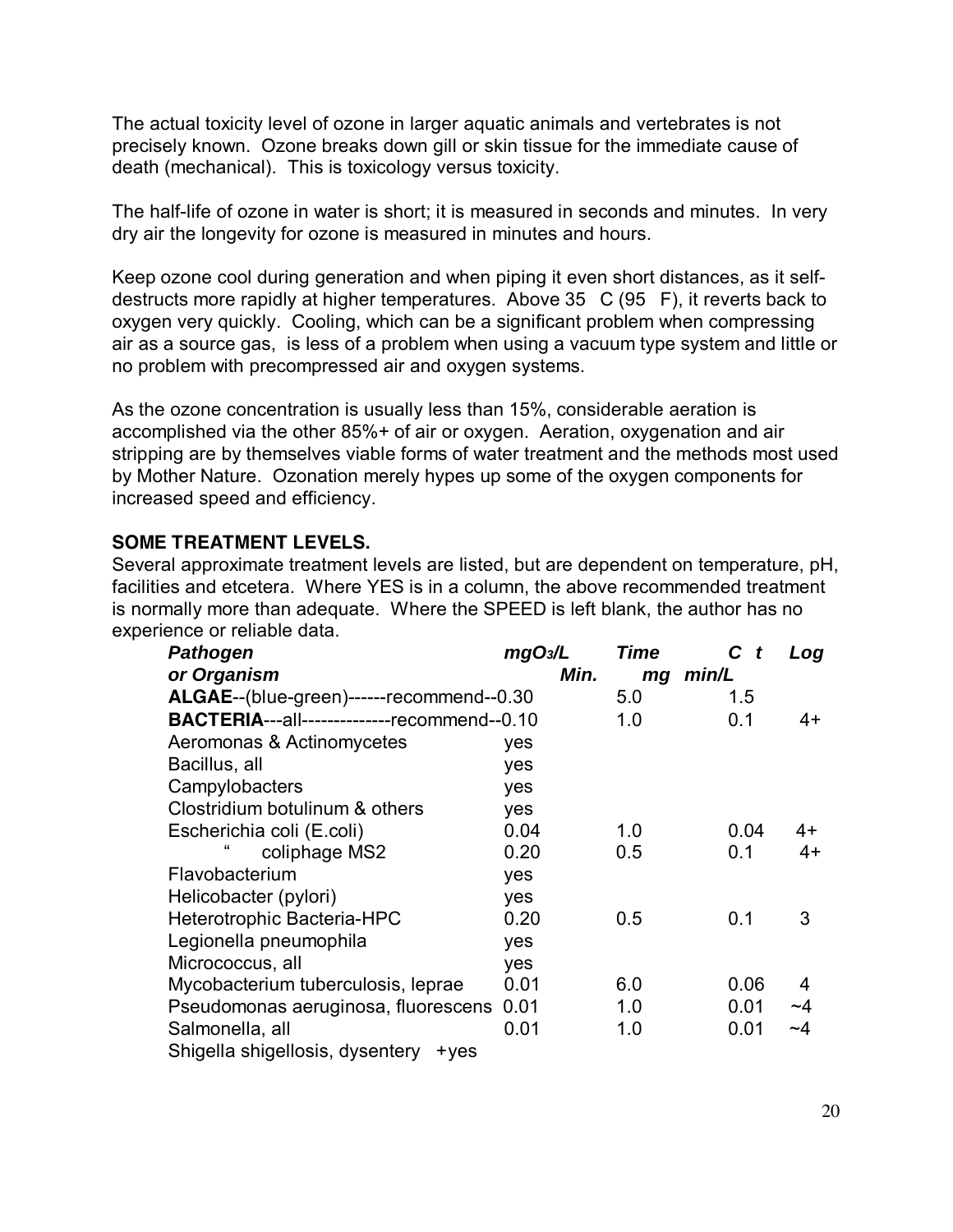| Staphylococcus sp, albus, aureus +<br>Streptococcus, all       | 0.01<br>0.01 |     | 1.0<br>2.0 |     | 0.01<br>0.02         | $\overline{4}$<br>$-4+$ |
|----------------------------------------------------------------|--------------|-----|------------|-----|----------------------|-------------------------|
| Vibrio: alginolyticus, anguillarium                            | yes          |     |            |     |                      |                         |
| cholerae, comma,<br>parahemolyticus                            | yes<br>yes   |     |            |     |                      |                         |
| Yersinia enterocolitica                                        | yes          |     |            |     |                      |                         |
| FUNGI-MOLDS-YEASTS--recommend--0.30                            |              |     | 5.0        |     | 1.5                  | $4+$                    |
| <b>Mold Spores</b>                                             | 0.03         | .30 |            |     |                      |                         |
| NEMATODES--all----------recommend--1.00                        |              |     | 5.0        |     | 5.0                  | $4+$                    |
| hook worm & etc.                                               | 0.50         |     |            |     |                      |                         |
| PROTOZOA--all--------------recommend--1.5                      |              |     | 5.0        |     | 7.5                  | ~1                      |
| Acanthamoeba & Naegleria                                       | 0.2          |     | 0.5        |     | 0.1                  | 2 > 4                   |
| Amoeboe Trophozoites cysts                                     | 0.4          |     | 4.0        |     | 1.6                  | >2                      |
| Cryptosporidium<br>-recommend-1.5                              |              | 5.0 |            | 7.5 | $-4+$                |                         |
| Cyclospora                                                     | yes          |     |            |     |                      |                         |
| Entamobea (histolytica)                                        | yes          |     |            |     |                      |                         |
| Giardia lamblia<br>-recommend-0.8                              |              | 5.0 |            | 4.0 | $4+$                 |                         |
| Giardia muris                                                  | 0.50         |     | 5.0        |     | 2.5                  | 3+                      |
| Microsporidium                                                 | yes          |     |            |     |                      |                         |
| N. gruberi                                                     | 0.50         |     | 5.0        |     | 2.5                  | $3+$                    |
| TREMATODES--all----------recommend- 1.00                       |              |     | 5.0        |     | 5.0                  | $4+$                    |
| flat worms, flukes & etc.                                      | 0.30         |     |            |     |                      |                         |
| VIRUS--all----------------------recommend-- 0.40               |              |     | 4.0        |     | 1.6                  | $4+$                    |
| Adenovirus, 7A                                                 | 0.30         |     | 3.0        |     | 0.9                  | 4                       |
| <b>Astrovirus</b>                                              | yes          |     |            |     |                      |                         |
| Callcivirus                                                    | yes          |     |            |     |                      |                         |
| Echovirus 5, 12 & 29                                           | 0.40         |     | 4.0        |     | 1.6                  | 4                       |
| Encephalomyocarditis                                           | yes          |     |            |     |                      |                         |
| Enterovirus, over 35 types                                     | 0.30         |     | 4.0        |     | 1.2                  | 4                       |
| coxsachie, B3 & B5                                             | 0.60         |     | 1.0        |     | 0.6                  | 4                       |
| poliovirus, 1, 2 & 3<br>0.30                                   |              | 4.0 |            | 1.2 | 4                    |                         |
| Hepatitis, A, E & HAV                                          | yes          |     |            |     | 0.2                  | 2                       |
| non-A & non-B                                                  | yes          |     |            |     |                      |                         |
| Myxovirus influenza<br>yes                                     |              |     |            |     |                      |                         |
| Norwalk                                                        | yes          |     |            |     |                      |                         |
| Picobirnavirus                                                 | yes          |     |            |     |                      |                         |
| Reovirus, 3 types                                              | yes          |     |            |     |                      |                         |
| Rotavirus, 3 types                                             | yes          |     |            |     | 0.2                  | 4                       |
| <b>Substance or Molecule</b><br>Aluminum                       |              |     |            |     | mgO <sub>3</sub> /mg | <b>Speed</b><br>rapid   |
| Ammonia to Nitrate, $NH_3$ $NO_2$ $NO_3$ , (free>pH9)(need DO) |              |     |            |     | 4.0                  | slow                    |

Ammonia  $N + H_2O$  fair

21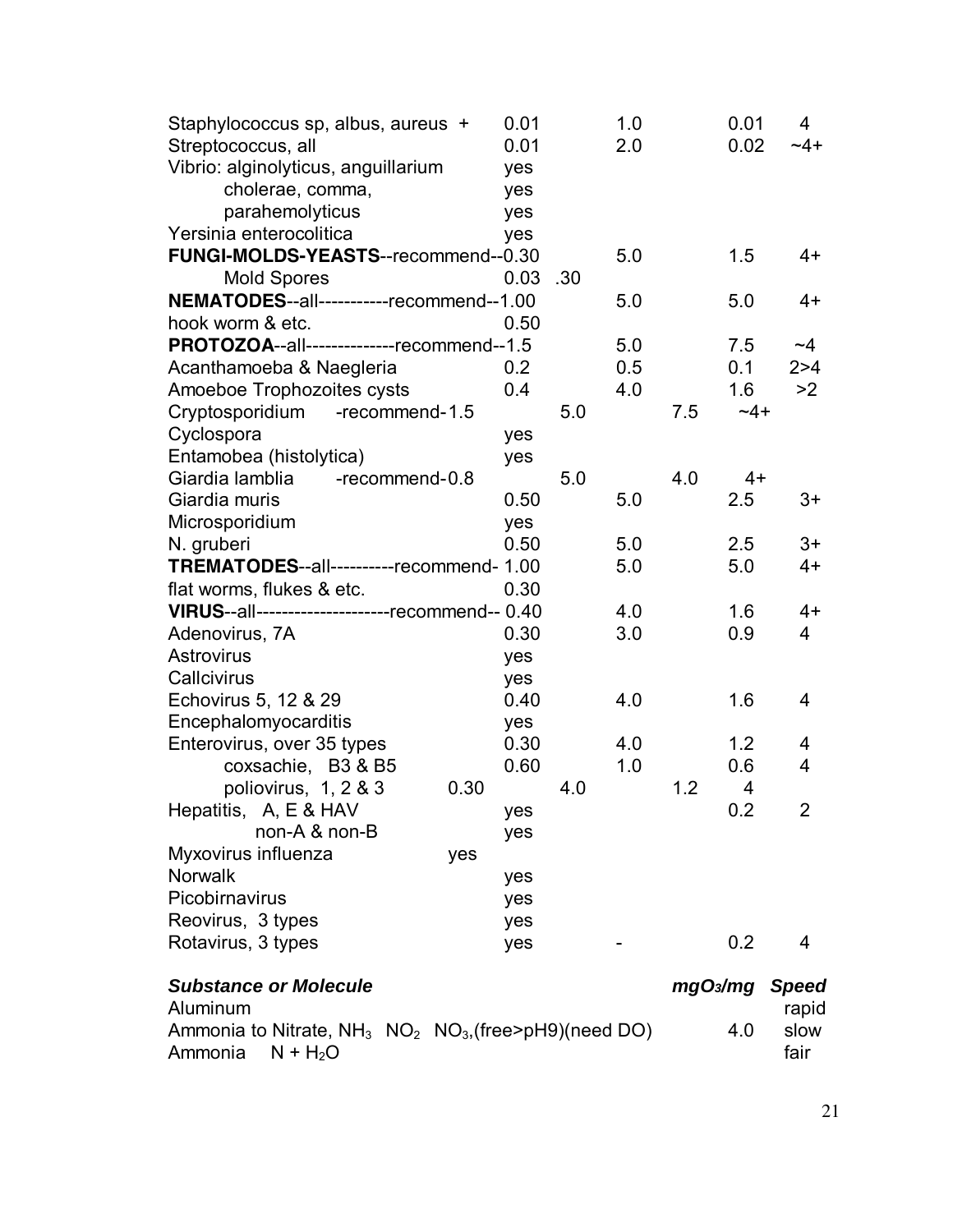| Aromatic Compounds $CO_2 + H_2O + O_2$                      |       | fair  |
|-------------------------------------------------------------|-------|-------|
| Aliphatic Compounds $CO_2 + H_2O + O_2$                     | fair  |       |
| Antimony                                                    |       |       |
| Arsenic                                                     |       | rapid |
| <b>Barium</b>                                               |       | slow  |
| <b>Benzene</b>                                              |       | rapid |
| <b>Beryllium</b>                                            |       |       |
| <b>Boron</b>                                                |       |       |
| Bromine, can go to bromate                                  |       | fair  |
| Cadmium                                                     |       | slow  |
| Calcium hardness, already fully oxidized and soluble        |       | ----  |
| Carbonic Acid<br>CO <sub>2</sub>                            |       | rapid |
| Chlorine: chloramine, chlorine dioxide, chlorite,           |       | fair  |
| hypochlorite, hypochlorous acid, zinc chloride              |       | fair  |
| Chromium<br>alone                                           |       | slow  |
| Cobalt                                                      | rapid |       |
| Copper                                                      |       | rapid |
| Cyanide Cyanate $N+H2O$                                     | 3.1   | rapid |
| Flocculation, misc.                                         |       | rapid |
| Fluoride                                                    |       | slow  |
| Formaldehyde $H_2CO_3 + CO_2 + H_2O$                        |       | rapid |
| Formic Acid<br>$CO2 + H2O$                                  |       | rapid |
| Ethylene<br>$CO2 + H2O$                                     |       | fair  |
| Iron, Fe siderite $FeCO3 Fe(OH)3$                           | 0.43  | rapid |
| Ferrous Iron to Ferric Hydroxide                            |       | fair  |
| Lead                                                        |       | fair  |
| Magnesium, Mg                                               |       | slow  |
| hardness, already fully oxidized & soluble                  |       | ----  |
| Manganese, Mn                                               |       | fair  |
| rhodochrosite, MnCO <sub>3</sub><br>MnO <sub>3</sub>        | 0.88  | fair  |
| Manganese Dioxide to Permanganate, will go pink/excess 2.20 | slow  |       |
| Mercury, with pH & etc.                                     |       | fair  |
| $CO2 + H2O$<br>Methane                                      |       | fair  |
| Molybdenum                                                  |       |       |
| <b>Nickel</b>                                               | slow  |       |
| Nitrate, already fully oxidized                             |       |       |
| Nitrite to Nitrate, $NO2$ NO <sub>3</sub>                   | 1.04  | fast  |
| $CO2 + H2O + O2$<br>Organic Acids,                          |       | rapid |
| <b>PCBs</b>                                                 |       | slow  |
| Selenium                                                    |       |       |
| Silver                                                      |       | slow  |
| Sodium                                                      |       |       |
| Strontium                                                   |       |       |
| <b>Styrene</b>                                              |       | fast  |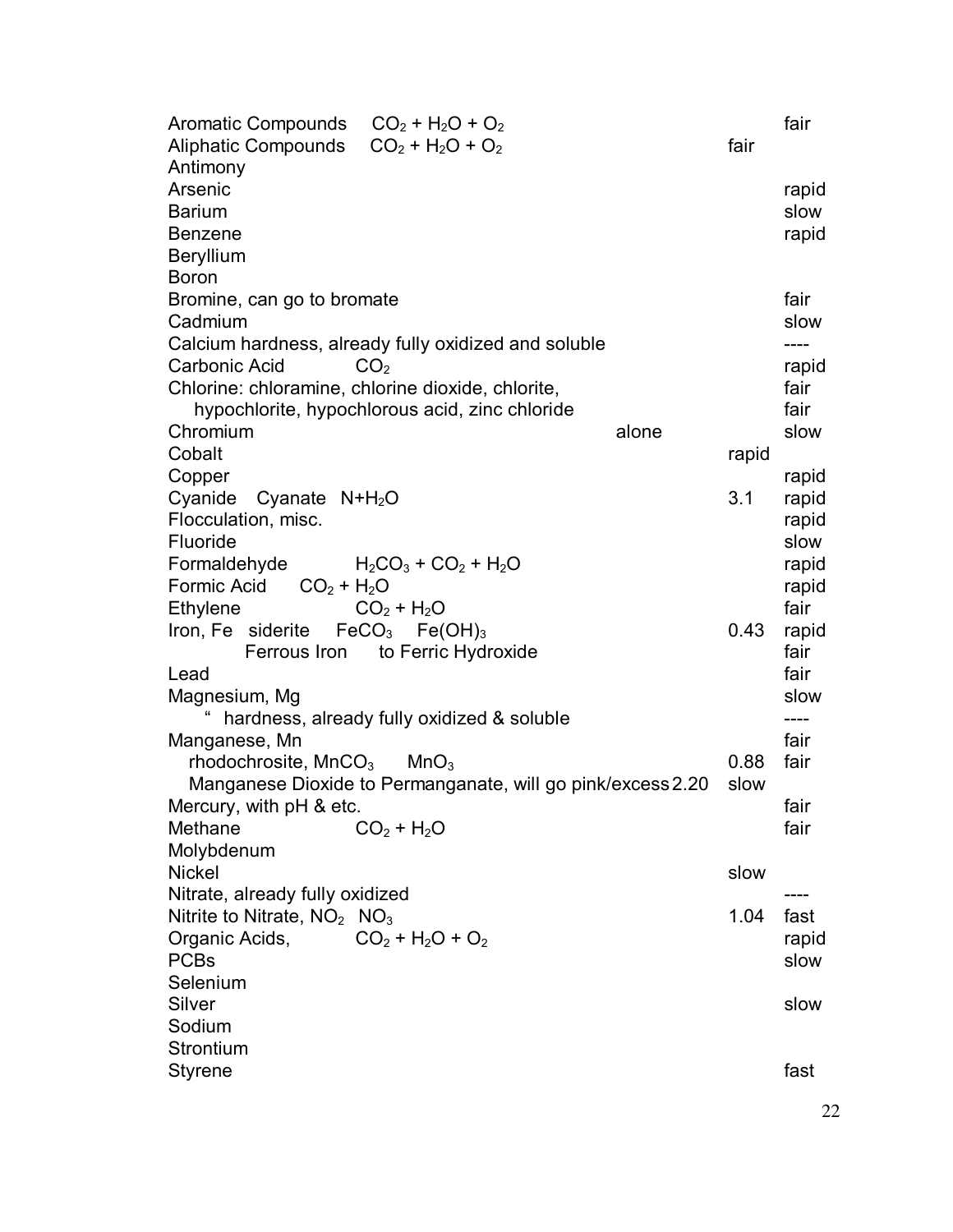| Sulfate, already fully oxidized<br>Sulfide to Sulfate, $S$ $SO_3$ $SO_4$ |           | 6.0         |      | fast  |
|--------------------------------------------------------------------------|-----------|-------------|------|-------|
| Sulphur Compounds, $CO_2 + H_2O + SO_3 + O_2$                            |           |             |      | rapid |
| Thallium                                                                 |           |             |      |       |
| Toluene                                                                  |           |             |      | fast  |
| Trichloroethylene, $CO_2 + H_2O + HCl$                                   |           |             |      | rapid |
| Vanadium                                                                 |           |             |      |       |
| White phosphorous                                                        |           |             |      |       |
| Xylene                                                                   |           |             |      | fast  |
| <b>Zinc</b>                                                              |           |             |      | slow  |
| COLOR TOC<br>per mg of Carbon                                            |           | 1 3         |      | fair  |
| <b>DOC</b><br>per mg of Carbon                                           |           | $\mathbf 1$ | 3    | fast  |
| Natural Organic Matter, per mg TOC / lower MW Carbon                     |           |             | $4+$ | rapid |
| Synthetic Organic Chemicals, SOCs, some need AOPs                        |           |             |      | rapid |
| Coagulation - misc                                                       | $0.5$ 1.5 |             |      | rapid |
| Precipitation - misc<br>$0.5$ 2.0                                        |           | fast        |      |       |

#### **SOME DESIGN PARAMETERS.**

**Concentration:** amount of O<sub>3</sub> in a gas, whether using air or oxygen.

- **Contact time:** C T, CT, C t or CxT; is briefly the Concentration weight in mg multiplied by the Time in minutes per liter solution, mg min/L or mg x min/L.
- **Dose rate:** mg O<sub>3</sub>/mg substance to be oxidized; mg  $O_3/L$  for period of time, C t, for kill.
- **Filtration rate:** Lpm/m<sup>2</sup>, gpm/ft<sup>2</sup> surface area, not volume.
- **Flow rate:** L or m<sup>3</sup> per minute, hour or day; ie. m<sup>3</sup>/h or gpm.

**Ionic strength:** little at 1000 TDS mg/L.

**Mixing and distribution:** system design and operation is as important as the dose rate and or time, as these do not function independently.

**Organic matrix:** transformed molecules into by-products, some may problematic.

*pH***:** the higher the pH, the lower the stability;

higher pH faster decomposition of  $O_3$ ;

little impact on the bactericidal or virucidal effect of  $O_3$  at 6 to 10 pH, as the pH probably affects the organisms more than the ozone, such as the case

with Giardia at pH of 7 to 9;

little pH change with ozonation is normal, <0.2 pH.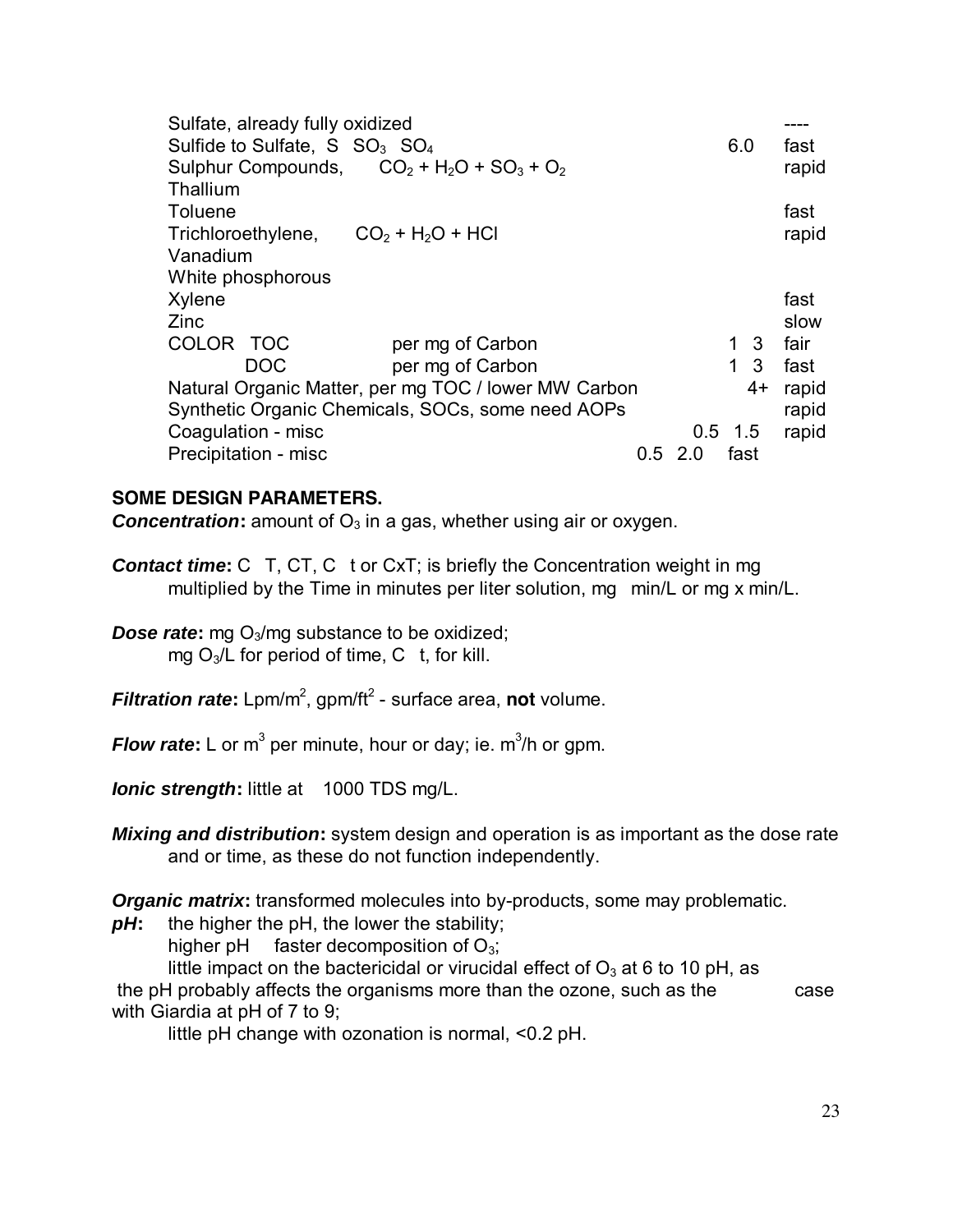- **Pressure:** increased pressure increases solubility in water, as well as keeping bubbles smaller for better contact.
- **Retention time:** sufficient time must be allowed for each reaction to initiate and complete. This includes time for dilute molecules to come in contact with the also dilute ozone or radicals. Remember, working with only a milligram (0.001 gram) or so per liter of  $H<sub>2</sub>O$  (1,000. grams).
- **Temperature:** at higher temperatures  $O_3$  is less stable; a 10 C rise gives 2 to 3 times reaction rate increase. Increased temperature seems to have little effect on the disinfection rate within the ambient range of water treatment.

**Settling time or rate:** minutes or hours per liter or gallon.

**Turbidity: test** all components; TOC (total organic carbon), DOC (dissolved organic carbon), color (carbon or mineral) and other.

# **AN EXAMPLE OF AN OZONE TREATMENT**

COMMUNITY: 200 residents; some farming, light industry and services. WATER NEED: estimate 40,000 gal/day (28gpm avg); design for 150m $3/$ d with a 200m $3$ covered holding reservoir.

SOURCE: creek-fed, with some up stream development, farms and forest. QUALITY: **maximum minimum desired treatment**

| Temperature 20 C                                                                  | 5                    |                | OK         |                            |                        |
|-----------------------------------------------------------------------------------|----------------------|----------------|------------|----------------------------|------------------------|
| pH                                                                                | 8.1                  | 6.9            | $~1$ - 7.0 |                            |                        |
| Turbidity                                                                         | 21NTU                | 8              |            | $<$ 0.5 floc. & filt.      |                        |
| Color (TOC&Fe)                                                                    | poor                 | fair           | 0          |                            | ozone                  |
| Taste-Odor(TOC&Fe) 5TON                                                           |                      | $\overline{2}$ | <1         |                            | ozone                  |
| Color, Pt-Co                                                                      | 36.0mg/L             | 15.0           | 1.0        |                            | 0.10gO <sub>3</sub> /g |
| Color, TOC                                                                        | $5.1$ mg/L           | 4.0            | 2.0        |                            | 1.00gO <sub>3</sub> /g |
| Hardness, CaCO <sub>3</sub>                                                       | 45.0mg/l             | 37.0           |            |                            | magnetically           |
| Iron                                                                              | $1.1$ mg/L           | 0.3            | 0.3        |                            | 0.43gO <sub>3</sub> /g |
| Manganese                                                                         | $0.4$ mg/L           | 0.09           |            | 0.050.88gO <sub>3</sub> /g |                        |
| Pathogens:                                                                        |                      |                |            |                            |                        |
| E. coli                                                                           | yes                  |                | 0          |                            | 0.01C                  |
| Cryptosporidia                                                                    | probable             |                | 0          |                            | 7.5 C                  |
| G lamblia yes                                                                     |                      |                | 0          |                            | 4.0 C t                |
| <b>Viruses</b>                                                                    | probable & suspected |                | 0          |                            | 1.6 C t                |
| Amoebae                                                                           | yes                  |                | 0          |                            | 1.6 C t                |
| OZONE REQUIREMENTS: (1mg/L=1g/1000L=1g/m <sup>3</sup> ) for 150m <sup>3</sup> /d. |                      |                |            |                            |                        |
| Cumulative Need; $O_3$ for 150 $m^3$ /d of H <sub>2</sub> O,                      |                      |                | q/d        | qO <sub>3</sub> /q         |                        |
|                                                                                   | Color, Pt-Co         |                | 5,250      | 525.                       |                        |
|                                                                                   | Color, TOC           |                | 465        | 465.                       |                        |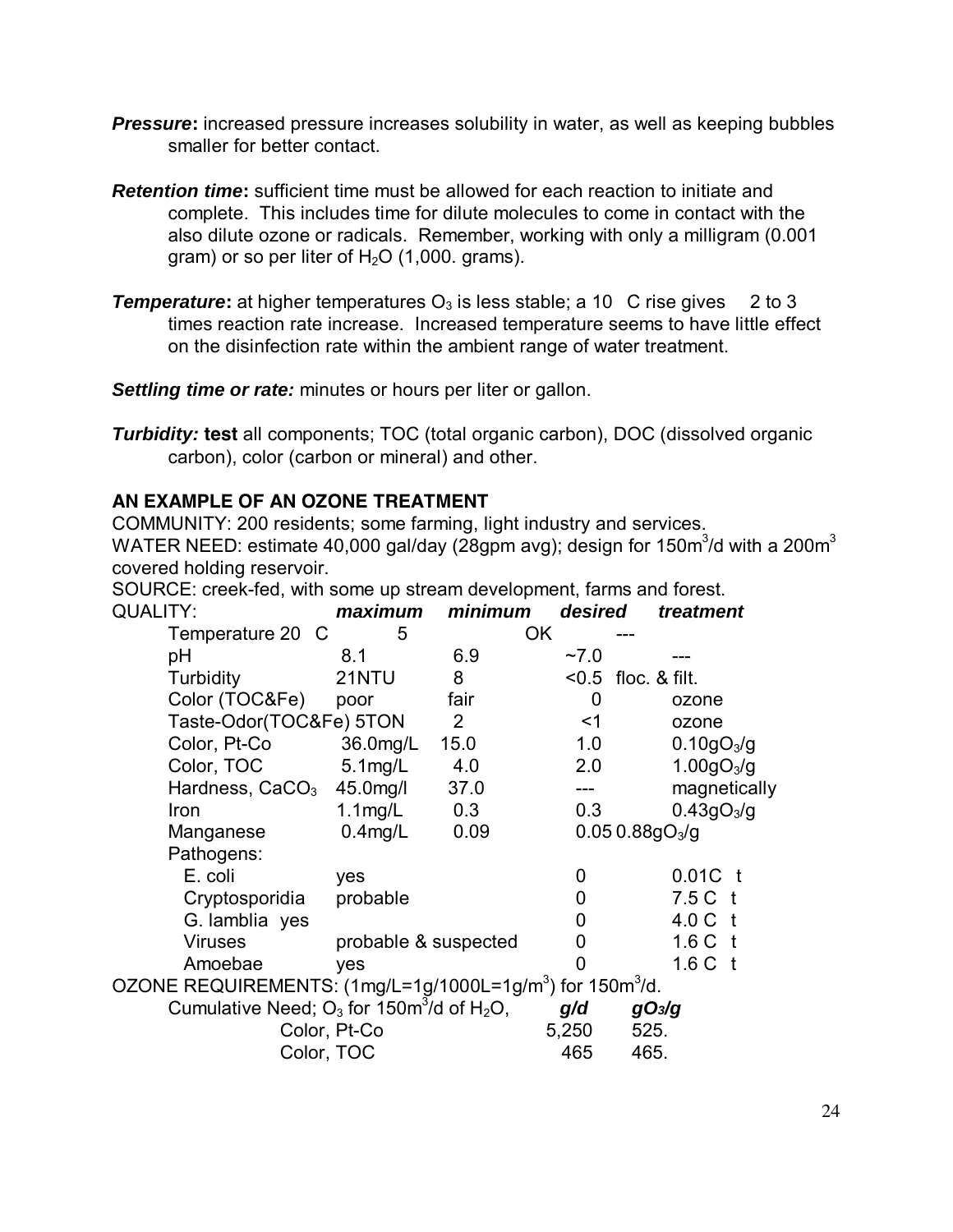| Iron<br>Manganese<br>Odor & Taste, (/TOC & Fe) - above                                                                                                                                                                                                                                                                                                                                                                                                                                                                                                                                                                | 120<br>52.<br>53<br>47.              | $= 1,089g/d$           |
|-----------------------------------------------------------------------------------------------------------------------------------------------------------------------------------------------------------------------------------------------------------------------------------------------------------------------------------------------------------------------------------------------------------------------------------------------------------------------------------------------------------------------------------------------------------------------------------------------------------------------|--------------------------------------|------------------------|
| Concentration (C t); $mgO_3$ min/L, use worst case,<br>Cryptosporidium at $1.5mgO3 \times 5.0m in/L$ ,<br>TOTAL OZONE NEED: (55g/h, 1.31kg/d or 2.90lb/d)<br>FACILITIES: Design to place the cumulative need of 1,089g of $O3$ prior to or with the<br>mixing for any flocculation and/or coagulation, which is prior to filtration. The<br>concentration need of 225g for the C t is sustained after filtration. Any off gas is<br>recycled to as near the initial intake area as practical for full reuse. The chlorine for<br>residual requirements in the distribution system will be after the C tozonation, but | $=$                                  | 225g/d<br>$= 1,314q/d$ |
| prior to the distribution system.                                                                                                                                                                                                                                                                                                                                                                                                                                                                                                                                                                                     |                                      |                        |
| PHYSICAL PROPERTIES OF OZONE.<br>Molecular: weight of gas, 47.9982g/mol<br>bond angle 117.47<br>bond length 1.2716A<br>force constant for bond stretching; 5.74 N/cm or mdyn/A<br>vibrational frequency: Sym. str. 1103cm <sup>-1</sup><br><b>Bend</b><br>Antisym. str. 1042cm/ <sup>-1</sup><br>Density: Gas; O <sub>3</sub> 2,141.9mg/L @ 0 C & 1.0atm, (Air=1,293 & O <sub>2</sub> =1,429mg/L)<br>$O_3$ 1,995mg/L @ 20 C & 1.0atm, (Air=1,204 & $O_2$ =1,331mg/L)<br>Liquid; 1.614g/L @ -195.4 C, dark blue color<br>1.090g/L @ 0 C, pale blue color                                                               | $701 \text{cm}^{-1}$                 |                        |
| Solubility in water, @ 1.0atm, 293.13T/K, 1.885x10 <sup>6</sup> ±10% @ 7.0pH:<br>Solubility mg/L<br>Temperature                                                                                                                                                                                                                                                                                                                                                                                                                                                                                                       |                                      |                        |
| OZONE, O <sub>3</sub>                                                                                                                                                                                                                                                                                                                                                                                                                                                                                                                                                                                                 | O <sub>2</sub>                       |                        |
| $^{\circ}$ C<br>$\mathsf{P}$<br>$1\%$<br>2%                                                                                                                                                                                                                                                                                                                                                                                                                                                                                                                                                                           | $3\%$ 5%<br>$21\%$ (from air)        |                        |
| 8.31 16.62 24.92 41.53<br>32<br>0                                                                                                                                                                                                                                                                                                                                                                                                                                                                                                                                                                                     | 6.95                                 |                        |
| 5<br>41<br>14.79 22.18 39.97<br>7.39                                                                                                                                                                                                                                                                                                                                                                                                                                                                                                                                                                                  | 6.12                                 |                        |
| 6.50<br>13.00 19.50<br>10<br>50<br>15<br>11.19<br>59<br>5.60                                                                                                                                                                                                                                                                                                                                                                                                                                                                                                                                                          | 32.50<br>5.37<br>16.79 27.98<br>4.73 |                        |
| 20<br>68<br>4.29 8.57                                                                                                                                                                                                                                                                                                                                                                                                                                                                                                                                                                                                 | 12.86 21.43<br>4.34                  |                        |
| 25<br>77<br>3.53 7.05 10.58 26.33                                                                                                                                                                                                                                                                                                                                                                                                                                                                                                                                                                                     | 3.91                                 |                        |
| 30<br>86<br>2.70<br>5.39 8.09 13.48                                                                                                                                                                                                                                                                                                                                                                                                                                                                                                                                                                                   | 3.59                                 |                        |
| Oxidation potential, 2.07 volts E at 25 C in alkaline solution<br>Viscosity, 1.56cP @ 90.2 K, 1.56mPas @ -183 C<br>Surface tension, 38.4dyn-cm @183 C<br>Melting point, -192.7 C or -420 F<br>Boiling point, -111.9 C or -169 F<br>Heat capacity, gas 8.0Cal/DegMole @ 111.9 C<br>Heat of vaporization, 3410kcal/mol @ -111.9 C or 3650kcal/mol @ -183.0 C                                                                                                                                                                                                                                                            |                                      |                        |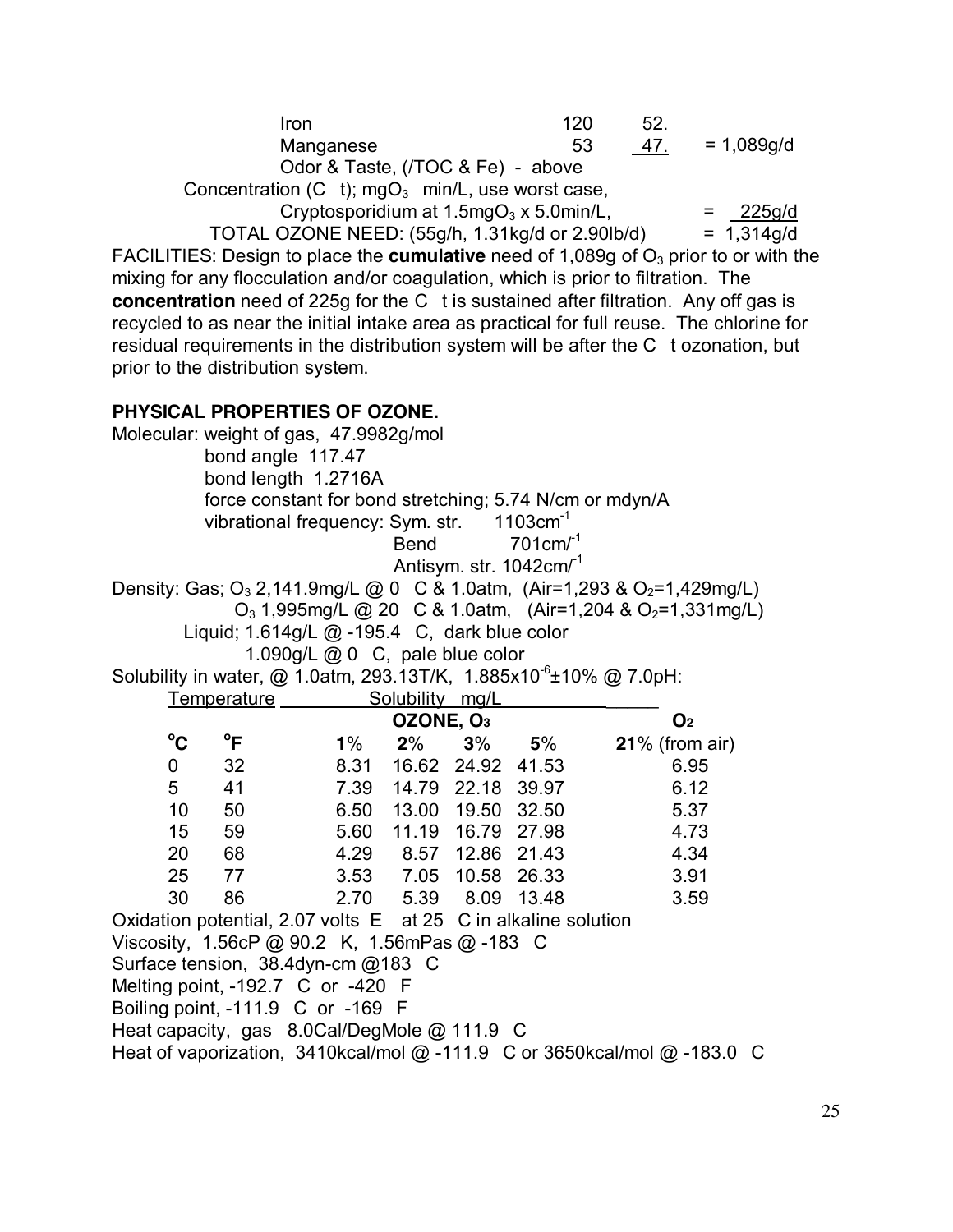Critical temperature, -12.1 C or 10.2 F Critical pressure, 54.6atm Critical volume, 111.0cm<sup>3</sup>/mol or 6.77in<sup>3</sup>/mol Molar volume, 0.08205 L/mol/K, 24.05L/mol @ STP for 20 C Magnetic susceptibility; gas, 0.002x10<sup>-6</sup>cgs; liquid, 6.7x10<sup>-6</sup>cgs

#### **HISTORY.**

- 1886 Ozone recognized as a disinfectant for water.
- 1891 Pilot Plant proved effective against bacteria in Germany.
- 1893 First ozone drinking water treatment facility in Netherlands
- ~1903 First plant built in the U.S.A., in Niagara Falls, NY.
- by 1915 About 50 major ozone water treatment facilities in Europe. WWI Poisonous gas research leads to the development of cheap Chlorine production methods. The war and the chlorine competition slowed down ozone expansion.

by 1936 France alone had about 100 ozone water treatment facilities, as they found ozone would remove taste and odor, along with iron and

manganese, while still disinfecting their water supplies.

WWII War again puts a crimp in ozone facility development world wide.

1940 Oldest currently operating plant in US came on line in Indiana.

1970s Concern over chlorination by-products began in US.

1990s Cryptosporidium renews interest in ozone treatment.

# NEEDLESS TO SAY, THERE IS MORE THAN ENOUGH EXPERIENCE WITH OZONE.

We have been ingesting water sanitized with chlorine since the chemical industry found economical production methods during the development of poisonous gas weapons for WWI. Through the past and present use of chlorine, with ever modernizing water treatment facilities, countless thousands of people in the United States have been spared sickness and/or death from many water borne bacteria, viruses and other organisms. It now appears that Cryptosporidium has become the driver that will focus more attention to ozone for similar purposes. It should be possible to incorporate ozone into current and future treatment installations to dramatically assist the process of sanitizing our drinking water, which has for so long been dependent almost solely on deadly chlorine in the United States.

Ozone water treatment is not commonly referenced as 'Best Available Technology' (BAT) in literature or proposals. As well as ozone breaks down or oxidizes many noxious or nuisance compounds, it may never make the BAT list. Most writers, designers and regulators possess limited knowledge and understanding of ozone's usefulness in water treatment, primarily because ozone training in the curriculums of American educational institutions has been virtually absent.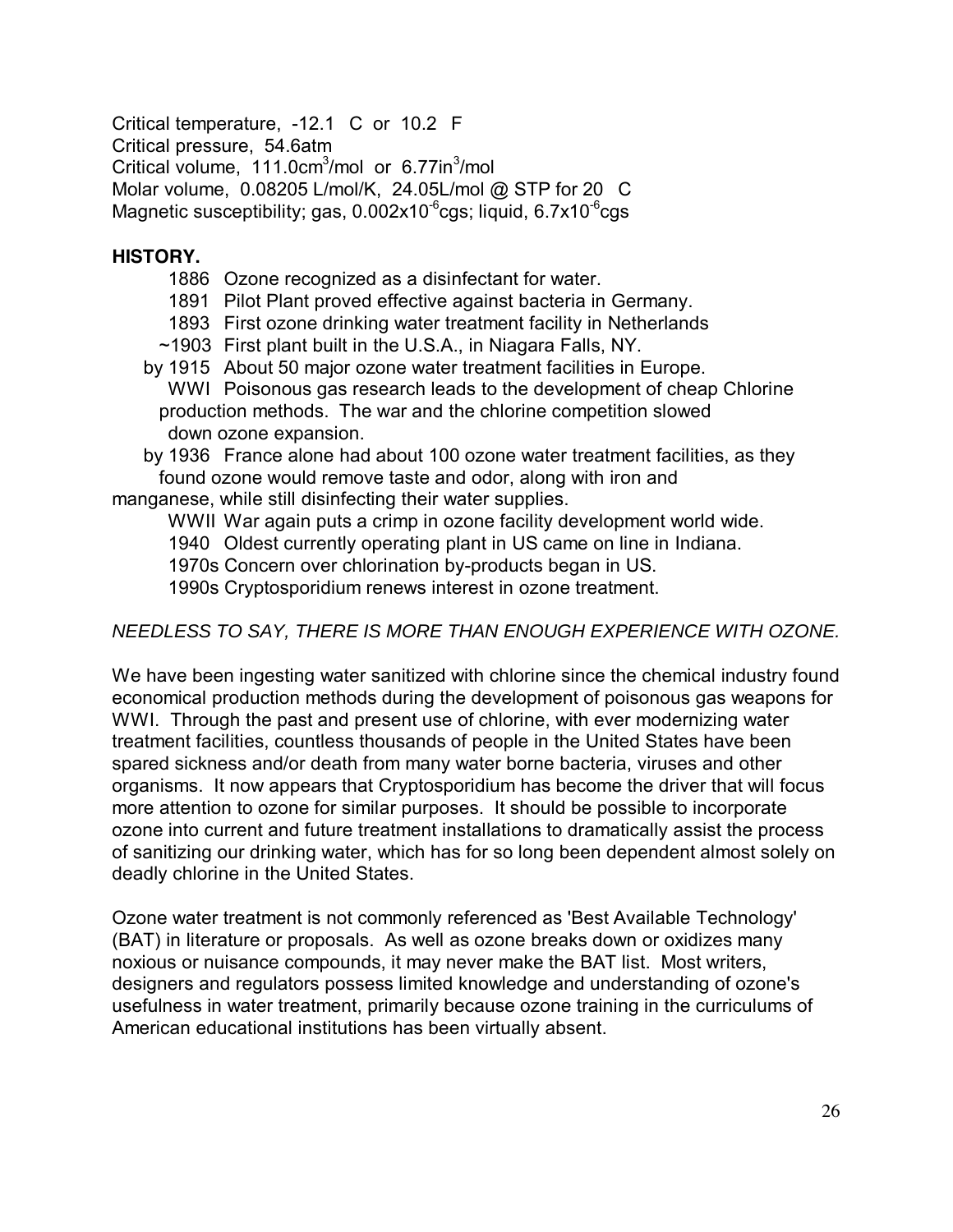#### **MISCELLANEOUS.**

Oxidation-reduction potentials, E value, + Volts, ORP:

|         | F <sub>2</sub>                |               | $= 2.87$ | , fluorine                                                       |
|---------|-------------------------------|---------------|----------|------------------------------------------------------------------|
| $\star$ |                               |               |          | $OH = 2.80$ , hydroxyl free radical                              |
| $\star$ | O <sub>1</sub>                |               | $= 2.42$ | , atomic oxygen                                                  |
| *       | $O_3$                         | $= 2.08$      |          | , ozone, $O_3+2H^++2e$ $O_2+H_2O$                                |
| $\star$ | H <sub>2</sub> O <sub>2</sub> |               | $= 1.78$ | , hydrogen peroxide                                              |
|         | MnO <sub>4</sub>              |               | $= 1.68$ | , permanganate                                                   |
|         | HClO <sub>2</sub>             |               | $= 1.57$ | , chlorous acid                                                  |
| $\star$ | HO <sub>2</sub>               |               | $= 1.50$ | , hydrogen dioxide                                               |
|         | <b>HCIO</b>                   |               | $= 1.48$ | , hypochlorous acid                                              |
|         | Cl <sub>2</sub>               |               | $= 1.36$ | , chlorine gas                                                   |
|         |                               | $HBrO = 1.33$ |          | , hypobromous acid                                               |
|         | ClO <sub>2</sub>              |               | $= 1.28$ | , chlorine dioxide                                               |
| $\star$ | $O_3$                         |               | $= 1.24$ | , ozone, $O_3+H_2O+2e$ $O_2+2OH$                                 |
| $\star$ | O <sub>2</sub>                |               | $= 1.23$ | , oxygen                                                         |
|         | Br <sub>2</sub>               |               | $= 1.09$ | , bromine, aq.                                                   |
|         | <b>HIO</b>                    |               | $= 0.99$ | , hypoiodous acid                                                |
|         | <b>CIO</b>                    |               | $= 0.94$ | , hypochlorite                                                   |
|         | ClO <sub>2</sub>              |               | $= 0.76$ | , chlorite                                                       |
|         | $\mathsf{I}_2$                |               | $= 0.54$ | , iodine                                                         |
|         |                               |               |          | * Note: these are all expected to be formed and present, if only |
|         |                               |               |          |                                                                  |

temporarily, during ozone treatment of drinking water.

If a Log 3 kill is accomplished for Giardia, it should be adequate at the same time for a Log 6 kill of any virus present (ie. MS2).

| LOG 1 |   |      | $90.0 \%$ - kill factor |
|-------|---|------|-------------------------|
|       |   | 99.0 |                         |
|       | 3 | 99.9 |                         |

- 4 99.99
- 5 99.999%
- 6 99.9999%

Ozone is appropriate for assisting in many drinking water quality issues, such as:

- needs colors removed
- needs disinfecting
- needs inorganics removed, reduced or altered
- needs metals removed
- needs odors removed
- needs organics removed or altered
- needs plankton removed animal, bacterial, plant or virus
- needs taste improved
- needs toxins removed or altered to a nontoxic state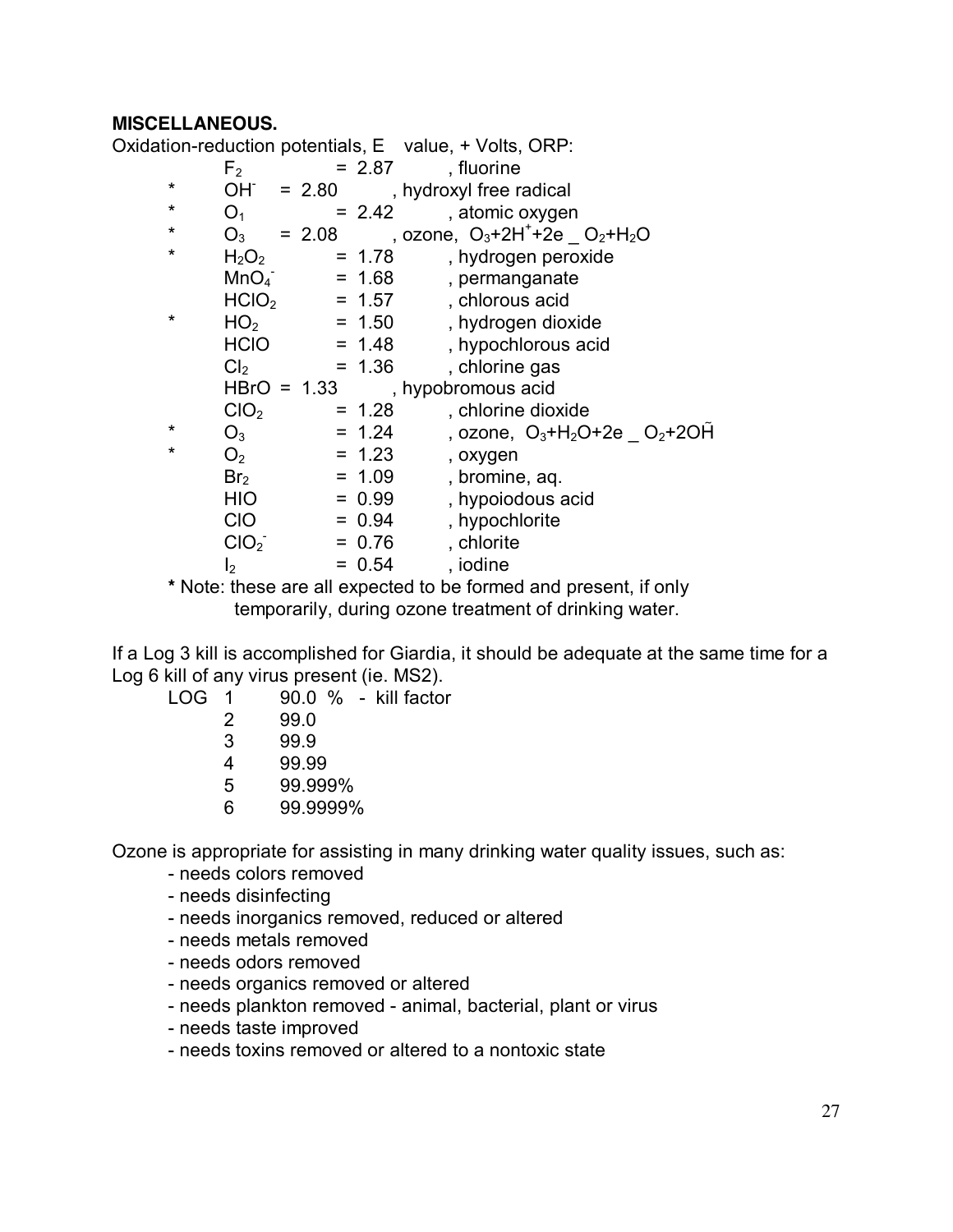- needs turbidity reduced

#### **PRIMARY REFERENCES AND RECOMMENDED READING.**

ALTERNATIVE DISINFECTION TECHNOLOGIES FOR SMALL DRINKING WATER SYSTEMS. DeMers, Larry D.; Renner, Robert C. AWWA Research Foundation and American Water Works Association, 1992

ANALYTICAL ASPECTS OF OZONE TREATMENT OF WATER AND WASTEWATER. EPA/600/4-87/018, PB87-201372 Rice, Rip G.; Bollyky, L. Joseph; Lacy, W. J. Lewis Publishers, 1987

CRC HANDBOOK OF CHEMISTRY AND PHYSICS, 74th EDITION. Lide, David R. CRC Press Inc., 1993

HANDBOOK OF OZONE TECHNOLOGY AND APPLICATIONS: Volume I Rice, Rip G.; Netzer, Aharon. Ann Arbor Science, 1982 (NOTE: excellent source and more references)

HANDBOOK OF OZONE TECHNOLOGY AND APPLICATIONS: Volume II Rice, Rip G.; Netzer, Aharon. Ann Arbor Science, 1982 (NOTE: excellent source and more references)

IUAC SOLUBILITY DATA SERIES, Vol.7, Oxygen and Ozone. Battino, R., Editor Pergamon Press, Oxford, England, 1981

MICROORGANISM REMOVAL FOR SMALL WATER SYSTEMS: EPA 570/9-83-012, June 1983.

OZONE IN WATER TREATMENT; Application and Engineering, Cooperative Research Report by American Water Works Association, Lewis Publishers, Inc., 1991. (NOTE: **a must have**, good text and references) OZONE TREATMENT OF INDUSTRIAL WASTEWATER: Rice, R. G.; Browning, M. E. Noyes Data Corporation,1981 (NOTE: excellent source and good references)

SWTR Guidance Manual, Appendix "O", EPA.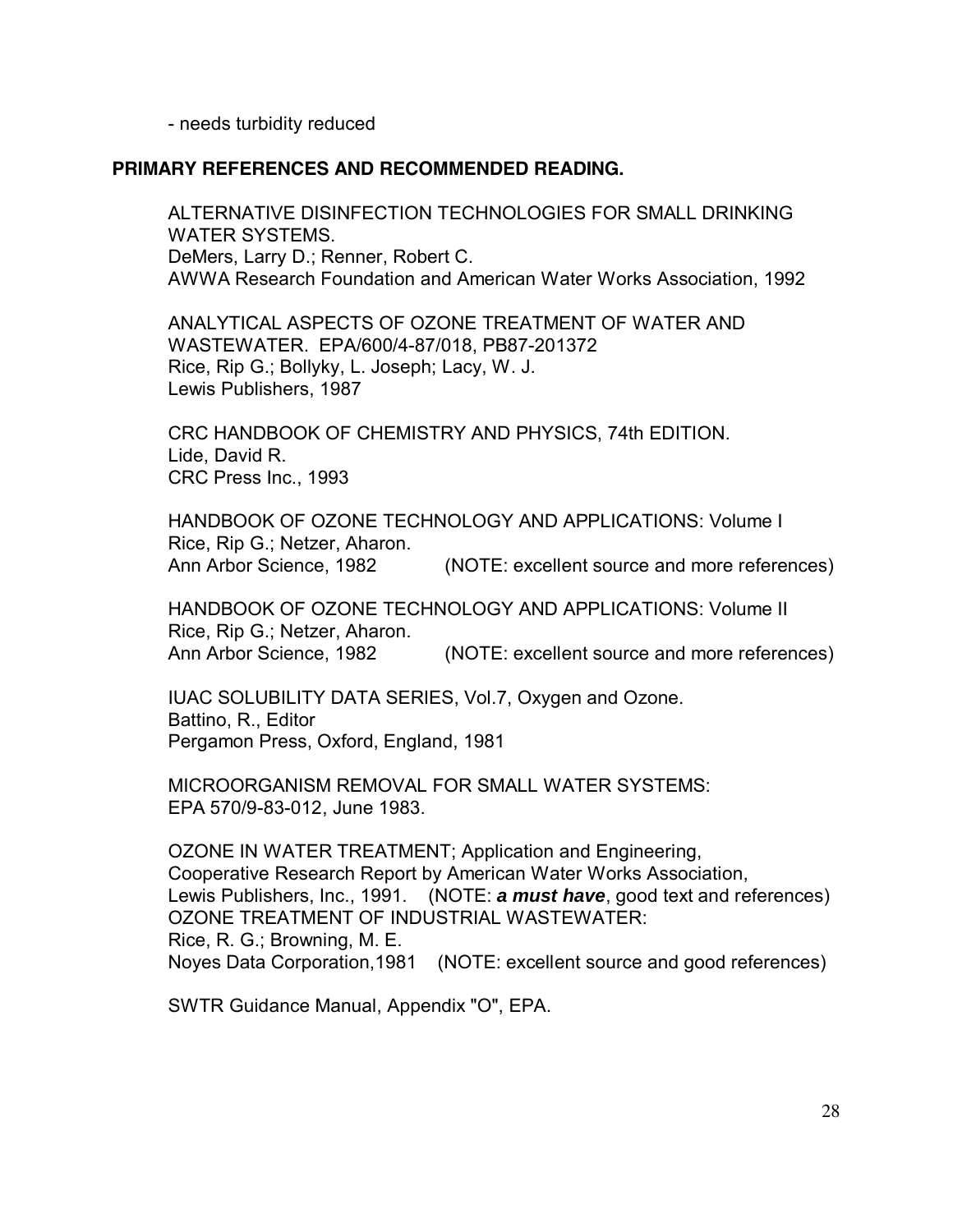Also, many miscellaneous sources from a variety of areas and work since 1969; conversations, reports, seminars, study groups, notes, brochures, articles, publications and etcetera.

# **ABBREVIATION DESCRIPTIONS.**

- AMW apparent molecular weight
- AOC assimilable organic carbon
- AOPs advanced oxidation processes
- atm atmosphere, 101 kPa, 14.696psi, 760mm of Hg
- A angstrom, one ten-billionth of a meter,
- BAC biological activated carbon
- BAT best available technology
- BDOC biodegradable dissolved organic carbon
- BOD biological oxygen demand
- BOM biodegradable organic matter
- COD chemical oxygen demand
- CPE cytopathological effect
- C t concentration in mg x Minutes / L, or Cxt **C** is the concentration of dissolved disinfectant , in mg/L **t** is the nominal contact time, in minutes
- CUR carbon usage rate
- DBP disinfection by-products, MCL of 0.060mg/L proposed
- D/DBP disinfectants/DBP, rule
- DO dissolved oxygen
- DOC dissolved organic carbon
- DOM dissolved organic matter, humic & nonhumic
- EBCT empty bed contact time
- GAC granular activated carbon
- gpm gallons per minute
- GOX gaseous oxygen
- gph grams per hour, g/h, g/hr
- HAA haloacetic acids
- HPC heterotrophic plate count
- IC inorganic carbon
- ie example
- kg kilogram
- $kPa$  pressure, psi x 6.895 or atm x 101.325
- LOX liquid oxygen
- Lpm liters per minute, L/min.
- MCL maximum contaminate level
- MCLG maximum contaminate level goals
- MF mF, microfiltration 0.05-0.1um or greater pore size
- mg  $\qquad$  milligrams, 1/1000 of a gram, 1.0x10 $^3$ g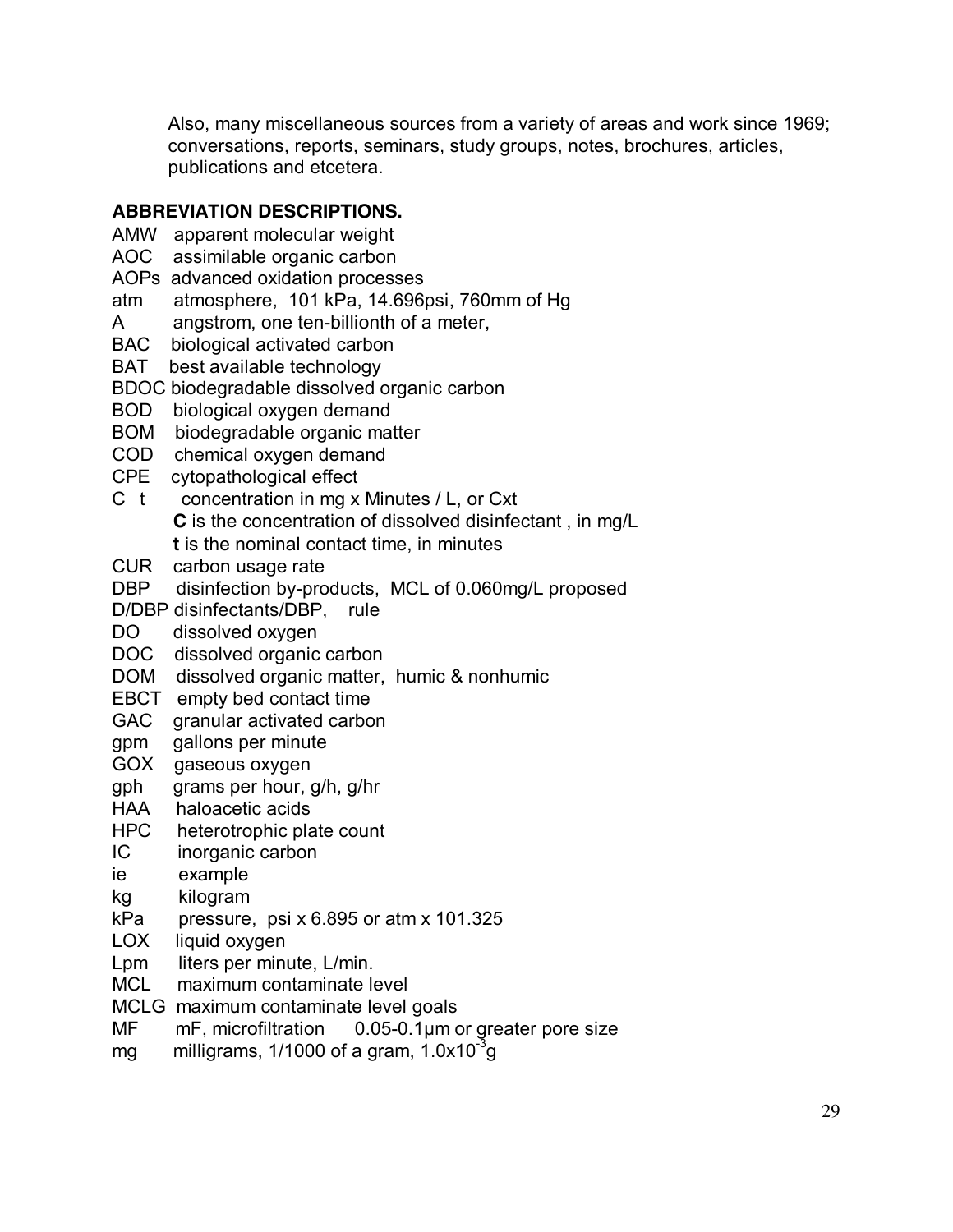- mg/L milligrams per liter, ppm
- mg/SL milligrams per standard liter
- mgd MGD, million gallons per day
- MTC mass transfer coefficient
- MW molecular weight
- N Newton
- NF nF, nano filtration, ~0.0008 to ~0.009µm
- nm ano meters, one billionth of a meter, 1.0x10 $^9$ m, 10 $^4$
- NOM natural organic matter
- NTU nephelometric turbidity units
- NTP normal temperature and pressure, 0 C or 273 K and 1 atm, 1013mb, 14.696psi or 760 mm Hg
- PAC powdered activated carbon
- PFU plaque forming units
- ppm parts per million, mg/L
- $ppm<sub>v</sub>$  parts per million by volume
- ppt parts per thousand
- psig psi, pounds per square inch
- PTA packed rower aeration
- $\%$ <sub>v</sub> percent by volume
- $\%_{w}$  percent by weight
- Pt-Co color units in U.S., or mgPt-Co/L in Europe
- RO reverse osmosis, 5-15A
- SCFM scfm or standard cubic feet per minute, American standard is usually
	- 20 C or 68 F temperature and 1013 mb pressure.
- SDWA safe drinking water act
- SMCL secondary maximum contaminant level
- SOCs synthetic organic chemicals
- STP standard temperature and pressure, 1 atm and 68
- SWTR surface water treatment rule
- TC total carbon
- TDS total dissolved solids
- THM trihalometanes, MCL of 0.10mg/L to 0.080mg/L, proposed
- THMFP trihalomethane formation potential
- TMDL total maximum daily load
- TOC total organic carbon
- TON threshold odor number
- TOX total organic halides
- TOXFP total organic halide formation potential
- TU turbidity unit
- UF uF, ultrafiltration, ~15A to ~0.1µm
- UV ultraviolet light
- UV-254 UV absorbance at 254 nm
- $\mu$ g micro gram, one millionth of a gram, 1/1000 mg, 1.0x10<sup>-6</sup>g